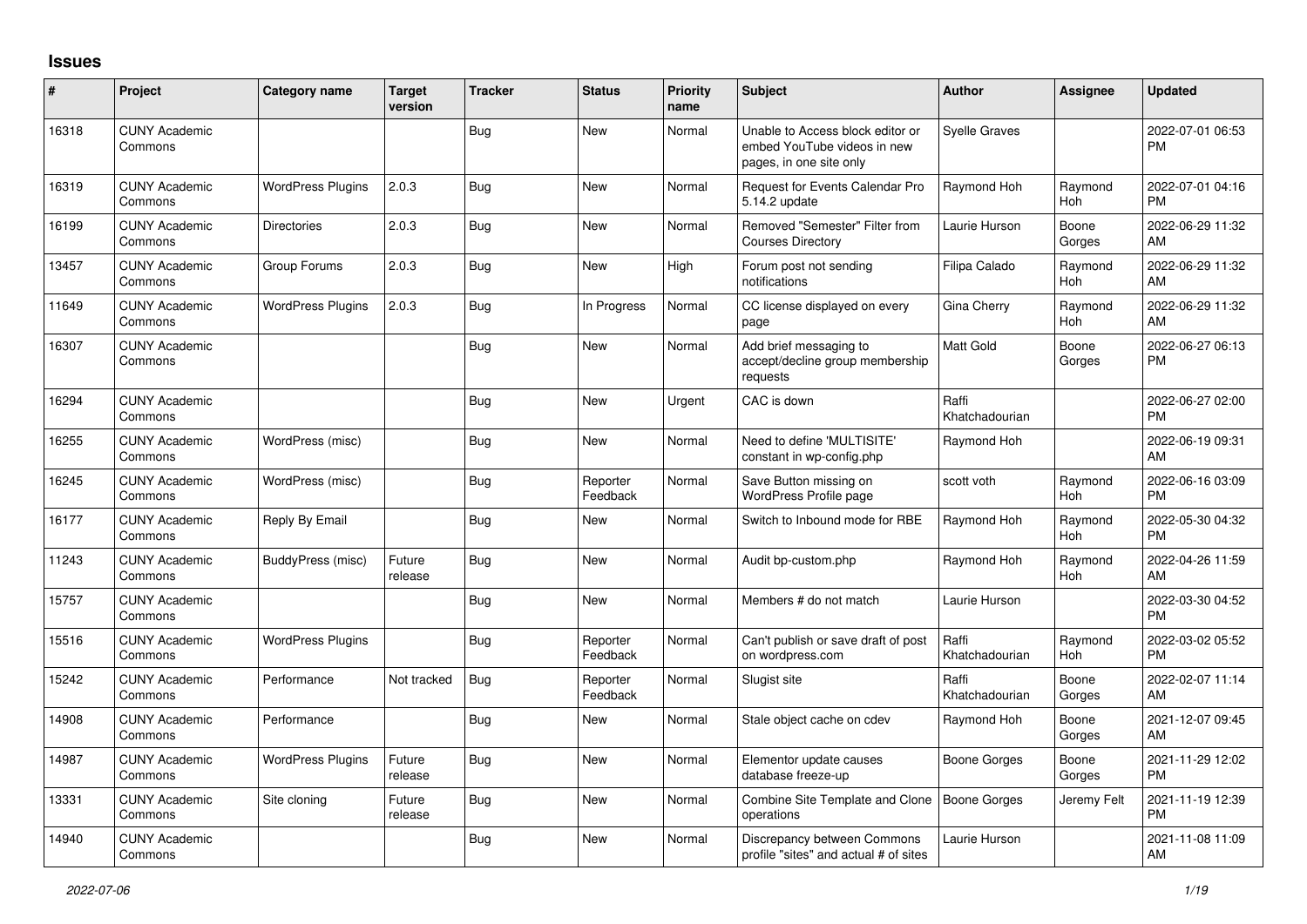| #     | Project                         | <b>Category name</b>       | <b>Target</b><br>version | <b>Tracker</b> | <b>Status</b>        | <b>Priority</b><br>name | <b>Subject</b>                                                                                | Author                  | <b>Assignee</b> | <b>Updated</b>                |
|-------|---------------------------------|----------------------------|--------------------------|----------------|----------------------|-------------------------|-----------------------------------------------------------------------------------------------|-------------------------|-----------------|-------------------------------|
| 14936 | <b>CUNY Academic</b><br>Commons |                            |                          | <b>Bug</b>     | <b>New</b>           | Normal                  | Commons websites blocked by<br>SPS campus network                                             | Laurie Hurson           |                 | 2021-11-03 03:57<br><b>PM</b> |
| 14792 | <b>CUNY Academic</b><br>Commons |                            |                          | <b>Bug</b>     | New                  | Normal                  | Inconsistent email notifications<br>from gravity forms                                        | Raffi<br>Khatchadourian |                 | 2021-10-04 01:50<br><b>PM</b> |
| 14629 | <b>CUNY Academic</b><br>Commons |                            | Not tracked              | <b>Bug</b>     | Reporter<br>Feedback | Normal                  | Possible Post Order Bug?                                                                      | <b>Syelle Graves</b>    |                 | 2021-09-14 10:47<br>AM        |
| 13949 | <b>CUNY Academic</b><br>Commons |                            | Not tracked              | Bug            | New                  | Normal                  | Continued debugging of runaway<br>MySQL connections                                           | <b>Matt Gold</b>        | Boone<br>Gorges | 2021-09-14 10:42<br>AM        |
| 14496 | <b>CUNY Academic</b><br>Commons | Domain Mapping             | Future<br>release        | <b>Bug</b>     | <b>New</b>           | Normal                  | Mapped domain SSO uses<br>third-party cookies                                                 | Raymond Hoh             | Raymond<br>Hoh  | 2021-05-24 04:03<br><b>PM</b> |
| 14483 | <b>CUNY Academic</b><br>Commons | WordPress - Media          | Not tracked              | <b>Bug</b>     | Reporter<br>Feedback | Normal                  | Wordpress PDF Embed Stopped<br>Working after JITP Media Clone                                 | Patrick DeDauw          | Boone<br>Gorges | 2021-05-20 01:51<br><b>PM</b> |
| 14113 | <b>CUNY Academic</b><br>Commons | WordPress (misc)           | Future<br>release        | <b>Bug</b>     | Hold                 | Normal                  | Block Editor Not Working on this<br>page - Json error                                         | scott voth              | Boone<br>Gorges | 2021-03-05 11:01<br>AM        |
| 13430 | <b>CUNY Academic</b><br>Commons | Reply By Email             | Not tracked              | <b>Bug</b>     | <b>New</b>           | Normal                  | Delay in RBE                                                                                  | Luke Waltzer            | Raymond<br>Hoh  | 2020-10-13 11:16<br>AM        |
| 13328 | <b>CUNY Academic</b><br>Commons | Group Forums               | Not tracked              | <b>Bug</b>     | Reporter<br>Feedback | Normal                  | cross-posting in two related<br>groups                                                        | Marilyn Weber           | Raymond<br>Hoh  | 2020-09-15 10:39<br><b>PM</b> |
| 12436 | <b>CUNY Academic</b><br>Commons |                            | Not tracked              | <b>Bug</b>     | Assigned             | Normal                  | Nightly system downtime                                                                       | <b>Boone Gorges</b>     |                 | 2020-08-01 09:30<br>AM        |
| 12573 | <b>CUNY Academic</b><br>Commons | <b>WordPress Plugins</b>   | Future<br>release        | Bug            | <b>New</b>           | Normal                  | <b>CommentPress Core Issues</b>                                                               | scott voth              |                 | 2020-03-24 04:32<br><b>PM</b> |
| 12438 | <b>CUNY Academic</b><br>Commons | Courses                    | Not tracked              | <b>Bug</b>     | <b>New</b>           | Normal                  | Site appearing twice                                                                          | Laurie Hurson           | Boone<br>Gorges | 2020-02-18 01:34<br><b>PM</b> |
| 12360 | <b>CUNY Academic</b><br>Commons | <b>WordPress Themes</b>    | Not tracked              | <b>Bug</b>     | Reporter<br>Feedback | Normal                  | site just says "DANTE We are<br>currently in maintenance mode,<br>please check back shortly." | Marilyn Weber           |                 | 2020-02-04 12:13<br><b>PM</b> |
| 12198 | <b>CUNY Academic</b><br>Commons |                            | Not tracked              | <b>Bug</b>     | Reporter<br>Feedback | Normal                  | Duplicate listing in My Sites                                                                 | Tom Harbison            |                 | 2019-12-09 05:50<br><b>PM</b> |
| 11971 | <b>CUNY Academic</b><br>Commons | <b>Email Notifications</b> | Future<br>release        | <b>Bug</b>     | Reporter<br>Feedback | Low                     | Pictures obscured in emailed post<br>notifications                                            | Marilyn Weber           | Raymond<br>Hoh  | 2019-11-21 01:14<br><b>PM</b> |
| 11879 | <b>CUNY Academic</b><br>Commons |                            | Not tracked              | <b>Bug</b>     | New                  | Normal                  | Hypothesis comments appearing<br>on multiple, different pdfs across<br>blogs                  | Laurie Hurson           | Laurie Hurson   | 2019-09-19 02:39<br><b>PM</b> |
| 10678 | <b>CUNY Academic</b><br>Commons |                            | Not tracked              | Bug            | Reporter<br>Feedback | High                    | Newsletter Plugin Not Sending Out   Mark Webb<br>Newsletters                                  |                         | Boone<br>Gorges | 2019-09-16 09:38<br>PM        |
| 11556 | <b>CUNY Academic</b><br>Commons | Courses                    | Not tracked              | Bug            | Reporter<br>Feedback | Normal                  | Instructor name given in course<br>listing                                                    | Tom Harbison            |                 | 2019-06-25 04:12<br><b>PM</b> |
| 11415 | <b>CUNY Academic</b><br>Commons | <b>WordPress Plugins</b>   | Not tracked              | Bug            | Reporter<br>Feedback | Normal                  | <b>Blog Subscriptions in Jetpack</b>                                                          | Laurie Hurson           |                 | 2019-05-14 10:34<br>AM        |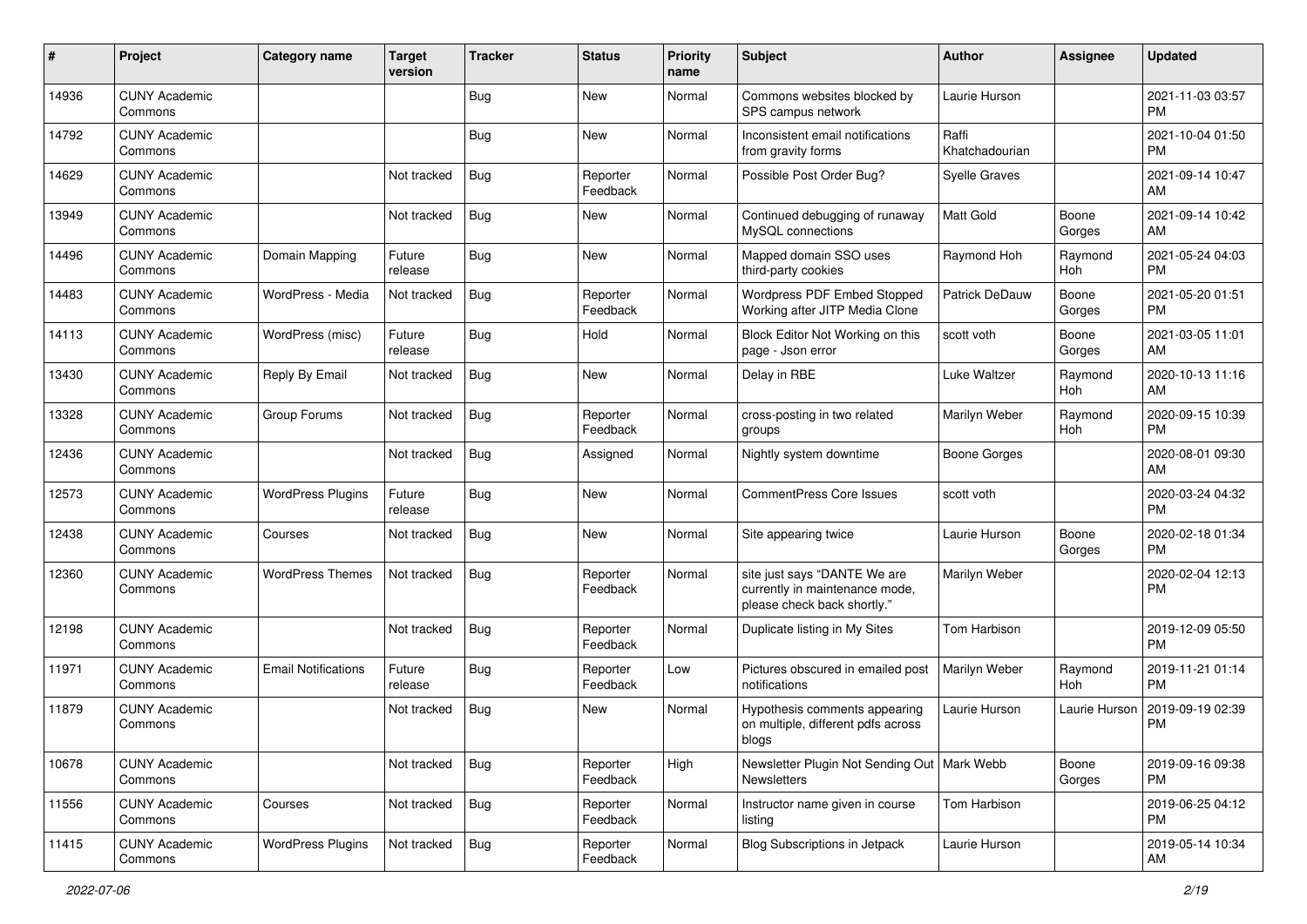| #     | Project                         | Category name              | <b>Target</b><br>version | <b>Tracker</b> | <b>Status</b>        | <b>Priority</b><br>name | <b>Subject</b>                                                                                               | Author              | <b>Assignee</b>     | <b>Updated</b>                |
|-------|---------------------------------|----------------------------|--------------------------|----------------|----------------------|-------------------------|--------------------------------------------------------------------------------------------------------------|---------------------|---------------------|-------------------------------|
| 11392 | <b>CUNY Academic</b><br>Commons |                            | Future<br>release        | <b>Bug</b>     | New                  | Normal                  | Migrate users away from<br><b>StatPress</b>                                                                  | <b>Boone Gorges</b> |                     | 2019-04-23 03:53<br>PM        |
| 11120 | <b>CUNY Academic</b><br>Commons | <b>WordPress Plugins</b>   | Not tracked              | Bug            | Reporter<br>Feedback | Normal                  | Events Manager Events Not<br>Showing Up                                                                      | Mark Webb           |                     | 2019-02-27 04:10<br><b>PM</b> |
| 11024 | <b>CUNY Academic</b><br>Commons | WordPress (misc)           | Future<br>release        | Bug            | New                  | Normal                  | Subsites should not show "you<br>should update your .htaccess<br>now" notice after permalink setting<br>save | <b>Boone Gorges</b> |                     | 2019-01-28 01:35<br><b>PM</b> |
| 10794 | <b>CUNY Academic</b><br>Commons | Performance                | Not tracked              | <b>Bug</b>     | New                  | Normal                  | Memcached connection<br>occasionally breaks                                                                  | <b>Boone Gorges</b> | Boone<br>Gorges     | 2018-12-06 03:30<br><b>PM</b> |
| 10769 | <b>CUNY Academic</b><br>Commons | <b>WordPress Themes</b>    | Not tracked              | <b>Bug</b>     | Reporter<br>Feedback | Normal                  | 2011 Theme Sidebar                                                                                           | Mark Webb           |                     | 2018-12-04 04:09<br><b>PM</b> |
| 9926  | <b>CUNY Academic</b><br>Commons | <b>WordPress Plugins</b>   | Future<br>release        | Bug            | New                  | Normal                  | twitter-mentions-as-comments<br>cron jobs can run long                                                       | <b>Boone Gorges</b> | Boone<br>Gorges     | 2018-10-24 12:34<br><b>PM</b> |
| 9289  | <b>CUNY Academic</b><br>Commons | <b>WordPress Plugins</b>   | Future<br>release        | <b>Bug</b>     | Reporter<br>Feedback | Normal                  | Email Users Plugin                                                                                           | Laurie Hurson       | Boone<br>Gorges     | 2018-10-24 12:34<br><b>PM</b> |
| 10262 | <b>CUNY Academic</b><br>Commons |                            | Not tracked              | Bug            | Reporter<br>Feedback | Normal                  | Newsletter Plugin: Broken Image<br>at Bottom of All Newsletters                                              | Mark Webb           | Raymond<br>Hoh      | 2018-08-30 05:17<br><b>PM</b> |
| 9979  | <b>CUNY Academic</b><br>Commons | <b>Email Notifications</b> | Not tracked              | <b>Bug</b>     | Reporter<br>Feedback | Normal                  | Reports of slow email activation<br>emails                                                                   | <b>Matt Gold</b>    | Boone<br>Gorges     | 2018-08-29 09:40<br><b>PM</b> |
| 10040 | <b>CUNY Academic</b><br>Commons | WordPress (misc)           | Not tracked              | <b>Bug</b>     | Reporter<br>Feedback | Normal                  | User doesn't see full list of themes                                                                         | Matt Gold           | Boone<br>Gorges     | 2018-07-25 10:12<br>AM        |
| 9515  | <b>CUNY Academic</b><br>Commons | <b>WordPress Plugins</b>   | Not tracked              | Bug            | Reporter<br>Feedback | Normal                  | Text to Speech plugin - "More<br>Slowly" checkbox not working                                                | scott voth          | Boone<br>Gorges     | 2018-06-13 02:26<br><b>PM</b> |
| 9835  | <b>CUNY Academic</b><br>Commons | Group Forums               | Future<br>release        | <b>Bug</b>     | Assigned             | Normal                  | add a "like" function?                                                                                       | Marilyn Weber       | <b>Erik Trainer</b> | 2018-06-05 01:49<br><b>PM</b> |
| 7981  | <b>CUNY Academic</b><br>Commons | Social Paper               | Future<br>release        | Bug            | <b>New</b>           | Normal                  | Social Paper comments should not<br>go to spam                                                               | Luke Waltzer        | Boone<br>Gorges     | 2018-04-16 03:52<br><b>PM</b> |
| 7663  | <b>CUNY Academic</b><br>Commons | Social Paper               | Future<br>release        | <b>Bug</b>     | New                  | Normal                  | Social Paper notifications not<br>formatted correctly on secondary<br>sites                                  | <b>Boone Gorges</b> | Boone<br>Gorges     | 2018-04-16 03:52<br><b>PM</b> |
| 7022  | <b>CUNY Academic</b><br>Commons | Announcements              | Future<br>release        | <b>Bug</b>     | New                  | Normal                  | Sitewide announcements should<br>be displayed on, and dismissable<br>from, mapped domains                    | Boone Gorges        | Boone<br>Gorges     | 2018-03-22 10:18<br>AM        |
| 9346  | <b>CUNY Academic</b><br>Commons | WordPress (misc)           | Not tracked              | Bug            | New                  | Normal                  | Clone cetls.bmcc.cuny.edu for<br>development                                                                 | Owen Roberts        | Raymond<br>Hoh      | 2018-03-06 05:35<br><b>PM</b> |
| 8991  | <b>CUNY Academic</b><br>Commons | Reply By Email             | Not tracked              | Bug            | Hold                 | Normal                  | RBE duplicate email message<br>issue                                                                         | Matt Gold           | Raymond<br>Hoh      | 2018-02-18 08:53<br><b>PM</b> |
| 9060  | <b>CUNY Academic</b><br>Commons | Commons In A Box           | Not tracked              | Bug            | Hold                 | Normal                  | Problems with CBox image library<br>/ upload                                                                 | Lisa Rhody          | Raymond<br>Hoh      | 2018-01-10 03:26<br><b>PM</b> |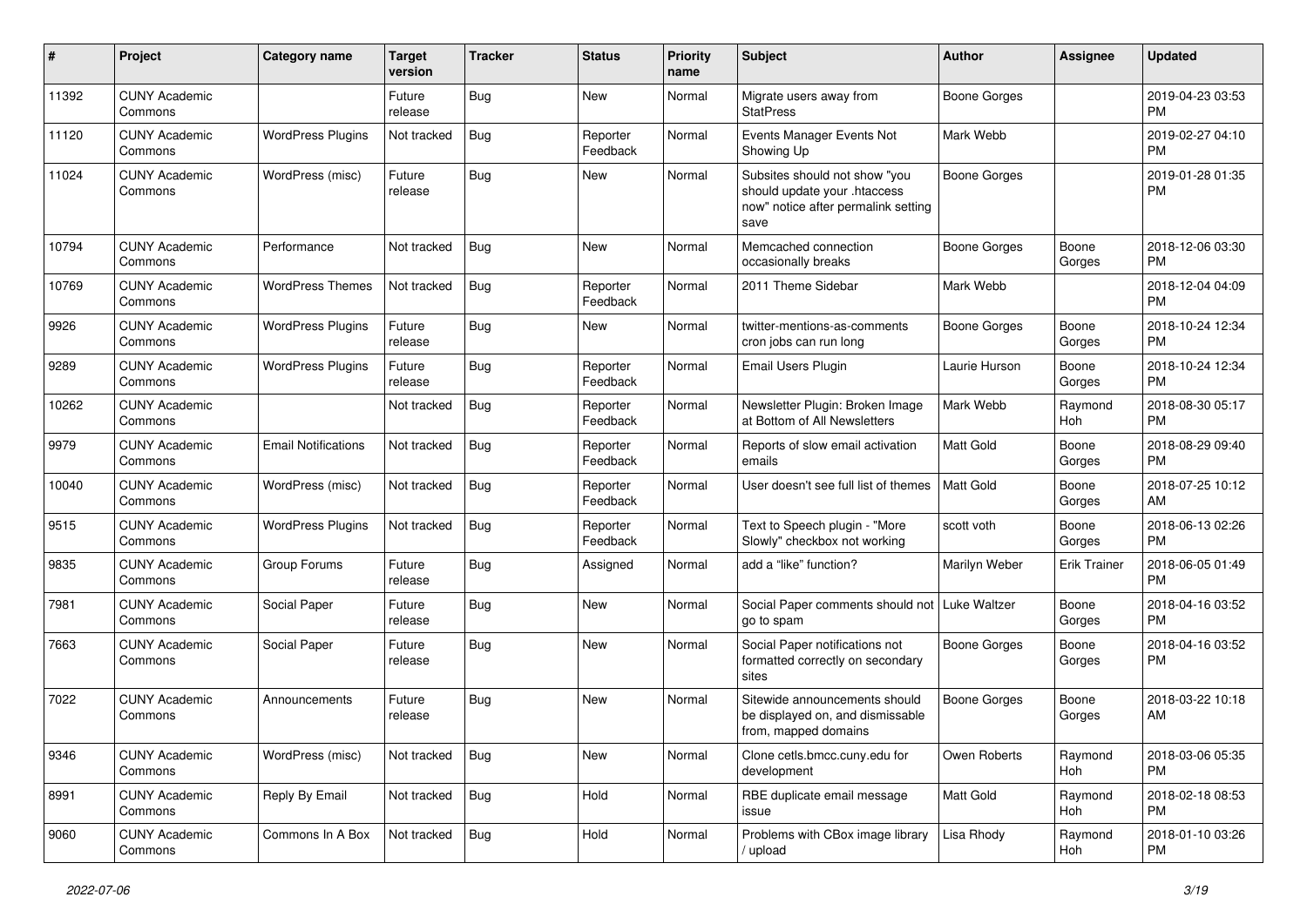| #    | Project                         | <b>Category name</b>      | <b>Target</b><br>version | <b>Tracker</b> | <b>Status</b>        | <b>Priority</b><br>name | <b>Subject</b>                                                                                  | Author           | Assignee            | <b>Updated</b>                |
|------|---------------------------------|---------------------------|--------------------------|----------------|----------------------|-------------------------|-------------------------------------------------------------------------------------------------|------------------|---------------------|-------------------------------|
| 8992 | <b>NYCDH Community</b><br>Site  |                           |                          | <b>Bug</b>     | Assigned             | Normal                  | Multiple RBE error reports                                                                      | <b>Matt Gold</b> | Raymond<br>Hoh      | 2017-12-11 05:43<br><b>PM</b> |
| 8675 | <b>CUNY Academic</b><br>Commons | User Onboarding           | Future<br>release        | Bug            | Reporter<br>Feedback | Low                     | Add new User search screen calls<br>for the input of email address but<br>doesn't work with one | Paul Hebert      | Boone<br>Gorges     | 2017-10-11 11:17<br>AM        |
| 8440 | <b>CUNY Academic</b><br>Commons | Onboarding                | Not tracked              | <b>Bug</b>     | <b>New</b>           | Normal                  | Create Test Email Accounts for<br><b>Onboarding Project</b>                                     | Stephen Real     | Stephen Real        | 2017-08-01 09:49<br><b>PM</b> |
| 7928 | <b>CUNY Academic</b><br>Commons | Group Forums              | Not tracked              | Bug            | New                  | Normal                  | Duplicate Forum post                                                                            | Luke Waltzer     | Raymond<br>Hoh      | 2017-04-11 09:27<br><b>PM</b> |
| 6356 | <b>CUNY Academic</b><br>Commons | <b>WordPress Plugins</b>  | Future<br>release        | <b>Bug</b>     | Reporter<br>Feedback | Low                     | Should Subscribe2 be<br>deprecated?                                                             | Luke Waltzer     |                     | 2017-03-20 12:20<br><b>PM</b> |
| 6995 | <b>CUNY Academic</b><br>Commons | Home Page                 | Not tracked              | Bug            | Assigned             | Normal                  | member filter on homepage not<br>working                                                        | <b>Matt Gold</b> | Raymond<br>Hoh      | 2016-12-11 09:46<br><b>PM</b> |
| 6644 | <b>CUNY Academic</b><br>Commons |                           | Not tracked              | <b>Bug</b>     | Reporter<br>Feedback | High                    | White Screen at Login Pge                                                                       | Luke Waltzer     | Raymond<br>Hoh      | 2016-11-21 10:34<br><b>PM</b> |
| 6755 | <b>CUNY Academic</b><br>Commons | WordPress (misc)          | Future<br>release        | Bug            | New                  | Normal                  | Cannot Deactivate Plugin                                                                        | Laura Kane       |                     | 2016-11-16 01:12<br><b>PM</b> |
| 6749 | <b>CUNY Academic</b><br>Commons | Events                    | Future<br>release        | <b>Bug</b>     | <b>New</b>           | Low                     | BPEO iCal request can trigger<br>very large number of DB queries                                | Boone Gorges     | Raymond<br>Hoh      | 2016-11-15 10:09<br><b>PM</b> |
| 6671 | <b>CUNY Academic</b><br>Commons | Reply By Email            | Not tracked              | <b>Bug</b>     | Assigned             | Normal                  | "Post too often" RBE error<br>message                                                           | <b>Matt Gold</b> | Raymond<br>Hoh      | 2016-11-11 09:55<br>AM        |
| 5268 | <b>CUNY Academic</b><br>Commons | Group Forums              | Future<br>release        | Bug            | Assigned             | Normal                  | Long-time to post to multiple<br>groups                                                         | Luke Waltzer     | Daniel Jones        | 2016-09-07 06:31<br><b>PM</b> |
| 5827 | <b>CUNY Academic</b><br>Commons | <b>Public Portfolio</b>   | Future<br>release        | <b>Bug</b>     | Assigned             | Normal                  | Academic Interests square bracket   scott voth<br>links not working                             |                  | Chris Stein         | 2016-08-11 11:59<br><b>PM</b> |
| 5691 | <b>CUNY Academic</b><br>Commons | <b>Blogs (BuddyPress)</b> | Future<br>release        | Bug            | Assigned             | High                    | Differing numbers on Sites display                                                              | Matt Gold        | Raymond<br>Hoh      | 2016-06-13 01:37<br><b>PM</b> |
| 4438 | <b>CUNY Academic</b><br>Commons | Events                    | Future<br>release        | Bug            | Assigned             | Normal                  | Events Calendar - Export<br><b>Recurring Events</b>                                             | scott voth       | Daniel Jones        | 2016-05-23 04:25<br><b>PM</b> |
| 5488 | <b>CUNY Academic</b><br>Commons | Social Paper              | Future<br>release        | Bug            | New                  | Normal                  | Add a "last edited by" field to<br>Social Paper group directories                               | Boone Gorges     |                     | 2016-04-21 10:05<br><b>PM</b> |
| 5317 | <b>CUNY Academic</b><br>Commons | Group Blogs               | Not tracked              | Bug            | Reporter<br>Feedback | Normal                  | Notifications of New Post Didn't<br>Come                                                        | Luke Waltzer     | Samantha<br>Raddatz | 2016-03-21 10:41<br><b>PM</b> |
| 5282 | <b>CUNY Academic</b><br>Commons | Social Paper              | Future<br>release        | <b>Bug</b>     | <b>New</b>           | Normal                  | Replying via email directs to paper<br>but not individual comment.                              | Marilyn Weber    | Raymond<br>Hoh      | 2016-03-02 01:48<br><b>PM</b> |
| 4972 | <b>CUNY Academic</b><br>Commons | Analytics                 | Not tracked              | Bug            | New                  | Normal                  | <b>Newsletter Analytics</b>                                                                     | Stephen Real     | Matt Gold           | 2015-12-09 12:54<br><b>PM</b> |
| 3939 | <b>CUNY Academic</b><br>Commons | <b>WordPress Plugins</b>  | Future<br>release        | Bug            | Hold                 | Normal                  | Activity stream support for<br>Co-Authors Plus plugin                                           | Raymond Hoh      | Raymond<br>Hoh      | 2015-11-09 06:13<br><b>PM</b> |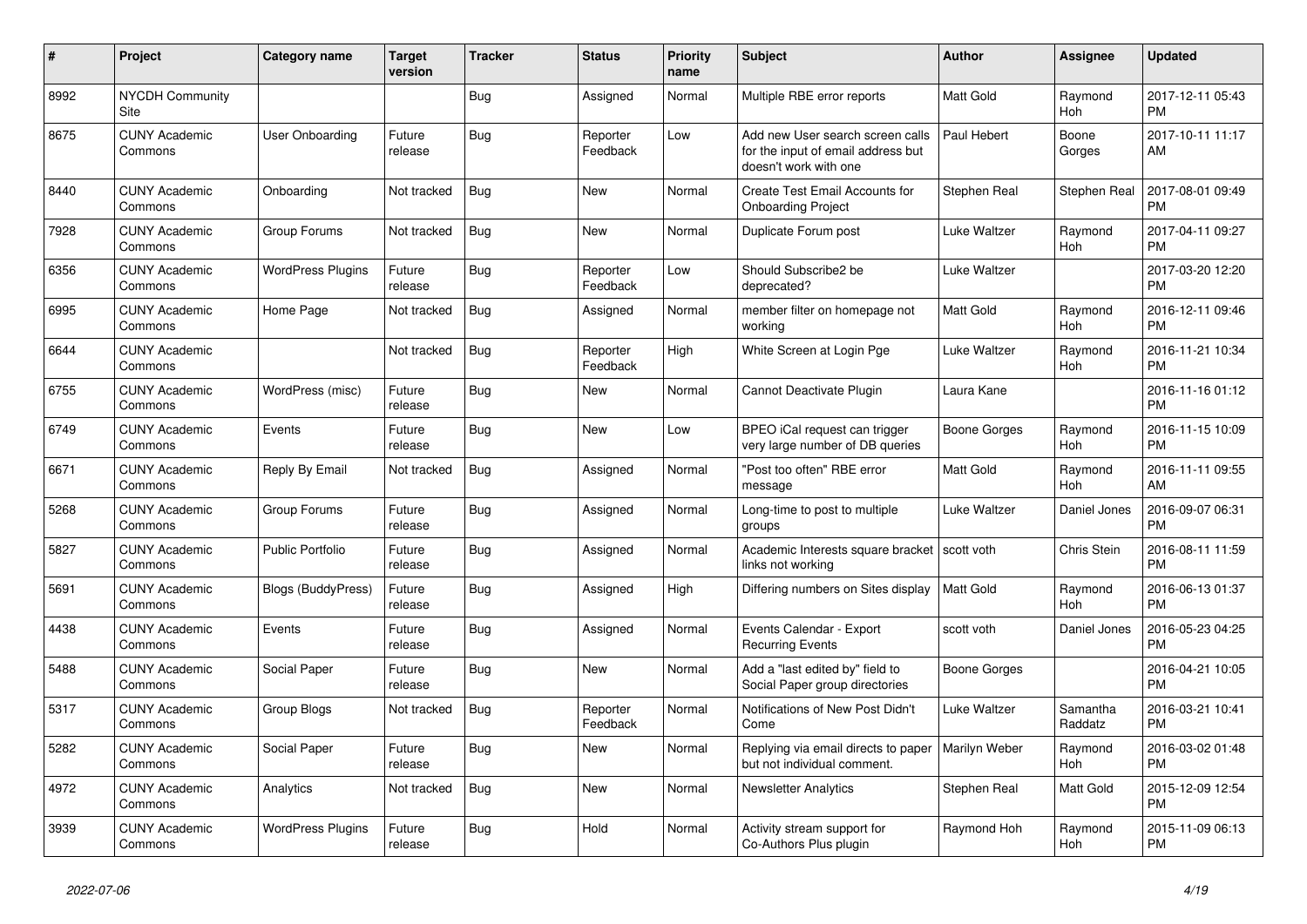| $\pmb{\#}$ | <b>Project</b>                  | <b>Category name</b>           | <b>Target</b><br>version | <b>Tracker</b> | <b>Status</b>        | <b>Priority</b><br>name | <b>Subject</b>                                                            | <b>Author</b>           | Assignee            | <b>Updated</b>                |
|------------|---------------------------------|--------------------------------|--------------------------|----------------|----------------------|-------------------------|---------------------------------------------------------------------------|-------------------------|---------------------|-------------------------------|
| 4661       | <b>CUNY Academic</b><br>Commons | <b>User Experience</b>         | Future<br>release        | <b>Bug</b>     | Assigned             | Normal                  | <b>Simplify Events text</b>                                               | <b>Matt Gold</b>        | Samantha<br>Raddatz | 2015-10-02 09:06<br><b>PM</b> |
| 4535       | <b>CUNY Academic</b><br>Commons | My Commons                     | Future<br>release        | Bug            | New                  | Low                     | My Commons filter issue                                                   | scott voth              | Raymond<br>Hoh      | 2015-09-01 11:17<br>AM        |
| 4388       | <b>CUNY Academic</b><br>Commons | WordPress (misc)               | Future<br>release        | <b>Bug</b>     | Assigned             | Normal                  | Repeated request for<br>authentication.                                   | Alice.Lynn<br>McMichael | Raymond<br>Hoh      | 2015-08-11 07:35<br><b>PM</b> |
| 2167       | <b>CUNY Academic</b><br>Commons | WordPress (misc)               | Future<br>release        | <b>Bug</b>     | Assigned             | Normal                  | <b>CAC-Livestream Plugin Issues</b>                                       | Michael Smith           | Dominic<br>Giglio   | 2015-01-02 03:06<br><b>PM</b> |
| 3691       | <b>CUNY Academic</b><br>Commons | <b>WordPress Plugins</b>       | Future<br>release        | Bug            | New                  | Normal                  | <b>WPMU Domain Mapping</b><br>Debugging on cdev                           | Raymond Hoh             | Matt Gold           | 2014-12-12 09:04<br>AM        |
| 3419       | <b>CUNY Academic</b><br>Commons | Group Invitations              | 1.6.14                   | Bug            | Testing<br>Required  | Normal                  | Neatening the display of<br>messages on group requests                    | Matt Gold               | Boone<br>Gorges     | 2014-09-01 09:29<br><b>PM</b> |
| 2618       | <b>NYCDH Community</b><br>Site  |                                |                          | <b>Bug</b>     | Assigned             | Low                     | Mark blogs as spam when created<br>by users marked as spam                | <b>Matt Gold</b>        | Boone<br>Gorges     | 2013-06-09 11:38<br><b>PM</b> |
| 2576       | <b>NYCDH Community</b><br>Site  |                                |                          | <b>Bug</b>     | Hold                 | Low                     | <b>Test Next Button in Javascript</b><br><b>Tutorial Under Activities</b> | <b>Mark Newton</b>      | Alex Gil            | 2013-05-18 02:55<br><b>PM</b> |
| 16335      | <b>CUNY Academic</b><br>Commons |                                |                          | Feature        | New                  | Normal                  | Revisiting options and functions of<br>Creative Commons license widget    | Laurie Hurson           |                     | 2022-07-06 11:17<br>AM        |
| 16332      | <b>CUNY Academic</b><br>Commons |                                |                          | Feature        | New                  | Normal                  | Refining the OER Tag: Remove<br>OER tag option from Creation<br>Process   | Laurie Hurson           |                     | 2022-07-05 01:07<br><b>PM</b> |
| 16314      | <b>CUNY Academic</b><br>Commons | <b>WordPress Plugins</b>       |                          | Feature        | New                  | Normal                  | Install Multicollab plug-in?                                              | Raffi<br>Khatchadourian |                     | 2022-06-29 03:44<br><b>PM</b> |
| 15613      | <b>CUNY Academic</b><br>Commons |                                | 2.0.3                    | Feature        | Reporter<br>Feedback | Normal                  | Adding "Passster" plugin                                                  | Laurie Hurson           |                     | 2022-06-29 11:32<br>AM        |
| 12121      | <b>CUNY Academic</b><br>Commons | <b>WordPress Plugins</b>       | 2.0.3                    | Feature        | Reporter<br>Feedback | Normal                  | Embedding H5P Iframes on<br>Commons Site                                  | Laurie Hurson           | Boone<br>Gorges     | 2022-06-29 11:32<br>AM        |
| 13891      | <b>CUNY Academic</b><br>Commons | Internal Tools and<br>Workflow | 2.1.0                    | Feature        | New                  | Normal                  | Migrate automated linting to<br>GitHub Actions                            | Boone Gorges            | Jeremy Felt         | 2022-06-29 11:13<br>AM        |
| 16290      | <b>CUNY Academic</b><br>Commons |                                |                          | Feature        | Reporter<br>Feedback | Normal                  | Add Table Of Contents Block<br>plug-in                                    | Raffi<br>Khatchadourian |                     | 2022-06-24 10:26<br>AM        |
| 15604      | <b>CUNY Academic</b><br>Commons | <b>Email Notifications</b>     | Future<br>release        | Feature        | Assigned             | Normal                  | <b>Restructure Commons Group</b><br>Digest Email Messages                 | <b>Matt Gold</b>        | Boone<br>Gorges     | 2022-05-26 10:45<br>AM        |
| 15194      | <b>CUNY Academic</b><br>Commons | Internal Tools and<br>Workflow | 2.1.0                    | Feature        | <b>New</b>           | Normal                  | PHPCS sniff for un-restored<br>switch_to_blog() calls                     | Boone Gorges            | Jeremy Felt         | 2022-05-26 10:45<br>AM        |
| 15883      | <b>CUNY Academic</b><br>Commons |                                | 2.1.0                    | Feature        | New                  | Normal                  | Release BPGES update                                                      | Boone Gorges            | Boone<br>Gorges     | 2022-05-26 10:39<br>AM        |
| 16092      | <b>CUNY Academic</b><br>Commons |                                | Future<br>release        | Feature        | Hold                 | Normal                  | Don't show main site in Site<br>search results                            | Boone Gorges            | Boone<br>Gorges     | 2022-05-17 03:12<br><b>PM</b> |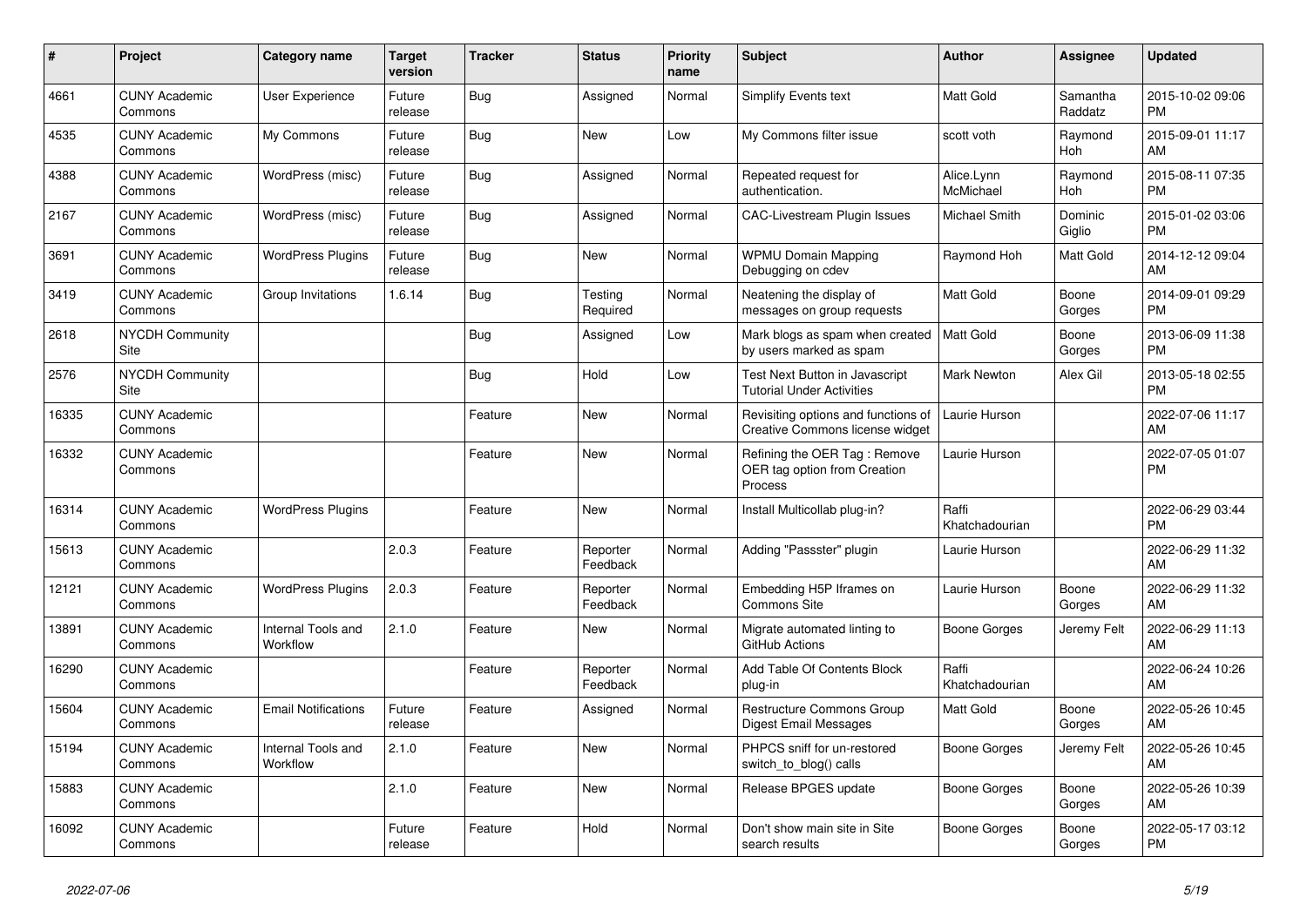| $\pmb{\#}$ | Project                         | <b>Category name</b>       | <b>Target</b><br>version | Tracker | <b>Status</b>        | <b>Priority</b><br>name | <b>Subject</b>                                                                             | <b>Author</b>       | Assignee              | <b>Updated</b>                |
|------------|---------------------------------|----------------------------|--------------------------|---------|----------------------|-------------------------|--------------------------------------------------------------------------------------------|---------------------|-----------------------|-------------------------------|
| 14787      | <b>CUNY Academic</b><br>Commons | <b>Plugin Packages</b>     | Future<br>release        | Feature | <b>New</b>           | Normal                  | Creating a "Design" plugin<br>package                                                      | Laurie Hurson       | scott voth            | 2022-04-27 04:56<br>PM        |
| 10380      | <b>CUNY Academic</b><br>Commons | WordPress (misc)           | Future<br>release        | Feature | In Progress          | Normal                  | Remove blacklisted plugins                                                                 | Boone Gorges        |                       | 2022-04-26 12:00<br>PM        |
| 8835       | <b>CUNY Academic</b><br>Commons | Blogs (BuddyPress)         | Future<br>release        | Feature | New                  | Normal                  | Extend cuny.is shortlinks to sites                                                         | Luke Waltzer        | Boone<br>Gorges       | 2022-04-26 11:59<br>AM        |
| 8900       | <b>CUNY Academic</b><br>Commons | Accessibility              | Future<br>release        | Feature | Assigned             | Normal                  | Look into tools to enforce<br>accessibility in WP environment                              | <b>Matt Gold</b>    | Boone<br>Gorges       | 2022-04-26 11:59<br>AM        |
| 8901       | <b>CUNY Academic</b><br>Commons | Accessibility              | Future<br>release        | Feature | Assigned             | Normal                  | Theme analysis for accessibility                                                           | <b>Matt Gold</b>    | Boone<br>Gorges       | 2022-04-26 11:59<br>AM        |
| 15923      | <b>CUNY Academic</b><br>Commons |                            | Not tracked              | Feature | Reporter<br>Feedback | Normal                  | <b>Bellows Plugin Adjustments</b>                                                          | Laurie Hurson       |                       | 2022-04-20 10:10<br>AM        |
| 14184      | <b>CUNY Academic</b><br>Commons | <b>Public Portfolio</b>    | Future<br>release        | Feature | <b>New</b>           | Normal                  | Centralized mechanism for storing<br>Campus affiliations                                   | Boone Gorges        | Boone<br>Gorges       | 2022-01-04 11:35<br>AM        |
| 10226      | <b>CUNY Academic</b><br>Commons | Courses                    | Future<br>release        | Feature | <b>New</b>           | Normal                  | Add "My Courses" to drop down<br>list                                                      | scott voth          | Boone<br>Gorges       | 2021-11-19 12:42<br>PM        |
| 13835      | <b>CUNY Academic</b><br>Commons | WordPress (misc)           | Future<br>release        | Feature | <b>New</b>           | Normal                  | Allow OneSearch widget to have<br>'CUNY' as campus                                         | Boone Gorges        | Boone<br>Gorges       | 2021-11-19 12:39<br><b>PM</b> |
| 13650      | <b>CUNY Academic</b><br>Commons | Group Library              | Future<br>release        | Feature | <b>New</b>           | Normal                  | Forum Attachments in Group<br>Library                                                      | Laurie Hurson       |                       | 2021-11-19 12:30<br><b>PM</b> |
| 14309      | <b>CUNY Academic</b><br>Commons | Group Library              | Future<br>release        | Feature | <b>New</b>           | Normal                  | Better handling of<br>bp_group_document file download<br>attempts when file is not present | <b>Boone Gorges</b> | Boone<br>Gorges       | 2021-11-19 12:28<br>PM        |
| 13199      | <b>CUNY Academic</b><br>Commons | Group Forums               | Future<br>release        | Feature | New                  | Normal                  | <b>Favoring Groups over bbPress</b><br>plugin                                              | Colin McDonald      | Colin<br>McDonald     | 2021-11-19 12:28<br><b>PM</b> |
| 13358      | <b>CUNY Academic</b><br>Commons | Group Forums               | Future<br>release        | Feature | <b>New</b>           | Normal                  | Improved UI for group forum<br>threading settings                                          | Boone Gorges        | Raymond<br><b>Hoh</b> | 2021-11-19 12:27<br><b>PM</b> |
| 12042      | <b>CUNY Academic</b><br>Commons | <b>Email Notifications</b> | Future<br>release        | Feature | <b>New</b>           | Normal                  | Improved error logging for BPGES<br>send queue                                             | Boone Gorges        | Boone<br>Gorges       | 2021-11-19 12:25<br><b>PM</b> |
| 14394      | <b>CUNY Academic</b><br>Commons |                            | Not tracked              | Feature | <b>New</b>           | Normal                  | Commons News Site - redesign                                                               | scott voth          | scott voth            | 2021-09-14 10:46<br>AM        |
| 13912      | <b>CUNY Academic</b><br>Commons |                            | Not tracked              | Feature | Hold                 | Low                     | posting "missed schedule"                                                                  | Marilyn Weber       |                       | 2021-02-23 10:46<br>AM        |
| 11968      | JustPublics@365<br>MediaCamp    |                            |                          | Feature | <b>New</b>           | Normal                  | Nanoscience Retractable Display<br>Unit                                                    | Donald Cherry       | Bonnie<br>Eissner     | 2021-02-19 08:50<br>AM        |
| 7115       | <b>CUNY Academic</b><br>Commons | Groups (misc)              | Future<br>release        | Feature | Reporter<br>Feedback | Normal                  | make licensing info clear during<br>group creation                                         | <b>Matt Gold</b>    | Raymond<br>Hoh        | 2020-12-08 11:32<br>AM        |
| 13466      | <b>CUNY Academic</b><br>Commons | Cavalcade                  | Future<br>release        | Feature | <b>New</b>           | Normal                  | Automated cleanup for duplicate<br>Cavalcade tasks                                         | Boone Gorges        | Boone<br>Gorges       | 2020-10-13 05:24<br><b>PM</b> |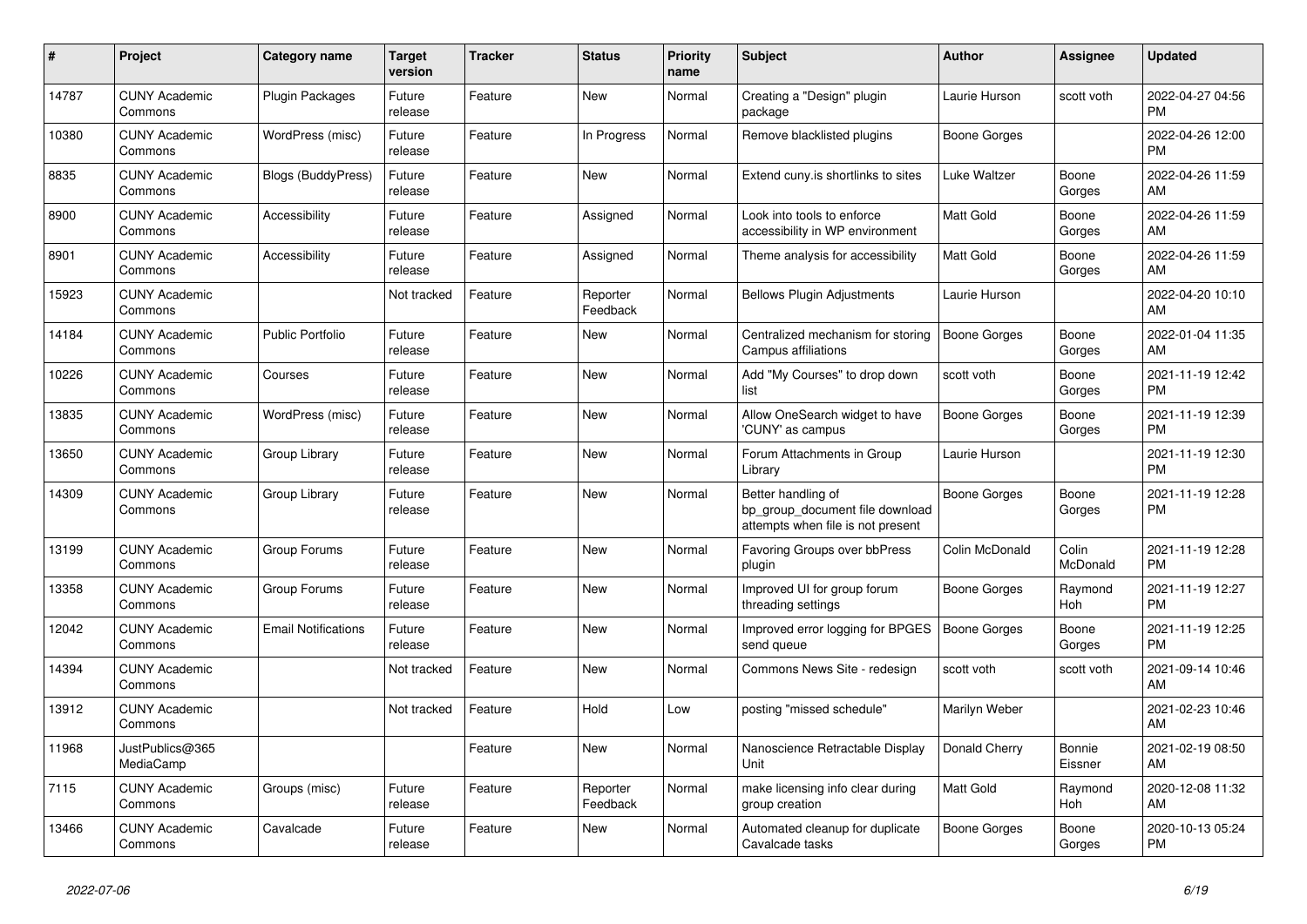| #     | Project                                                                 | <b>Category name</b>      | <b>Target</b><br>version | <b>Tracker</b> | <b>Status</b>        | <b>Priority</b><br>name | <b>Subject</b>                                                                      | <b>Author</b>       | <b>Assignee</b>     | <b>Updated</b>                |
|-------|-------------------------------------------------------------------------|---------------------------|--------------------------|----------------|----------------------|-------------------------|-------------------------------------------------------------------------------------|---------------------|---------------------|-------------------------------|
| 13370 | <b>CUNY Academic</b><br>Commons                                         | Group Library             | Future<br>release        | Feature        | New                  | Normal                  | Library bulk deletion and folder<br>editing                                         | Colin McDonald      | Boone<br>Gorges     | 2020-10-13 10:41<br>AM        |
| 3002  | <b>CUNY Academic</b><br>Commons                                         | Search                    | Future<br>release        | Feature        | Assigned             | Normal                  | Overhaul CAC search by using<br>external search appliance                           | <b>Boone Gorges</b> | Boone<br>Gorges     | 2020-07-15 03:05<br><b>PM</b> |
| 13048 | <b>CUNY Academic</b><br>Commons                                         | Shortcodes and<br>embeds  | Future<br>release        | Feature        | New                  | Normal                  | Jupyter Notebooks support                                                           | <b>Boone Gorges</b> |                     | 2020-07-14 11:46<br>AM        |
| 12911 | <b>CUNY Academic</b><br>Commons                                         |                           | Not tracked              | Feature        | New                  | Normal                  | Block access to xmlrpc.php based<br>on User-Agent                                   | <b>Boone Gorges</b> | Boone<br>Gorges     | 2020-06-09 05:12<br><b>PM</b> |
| 10354 | <b>CUNY Academic</b><br>Commons                                         | <b>Public Portfolio</b>   | Future<br>release        | Feature        | New                  | Normal                  | Opt out of Having a Profile Page                                                    | scott voth          | Chris Stein         | 2020-05-12 10:43<br>AM        |
| 5581  | <b>CUNY Academic</b><br>Commons                                         | Analytics                 | Future<br>release        | Feature        | Assigned             | Normal                  | Explore alternatives to Google<br>Analytics                                         | Matt Gold           | Valerie<br>Townsend | 2020-04-17 03:12<br><b>PM</b> |
| 12446 | <b>CUNY Academic</b><br>Commons                                         | Groups (misc)             | Future<br>release        | Feature        | Reporter<br>Feedback | Normal                  | Toggle default site to group forum<br>posting                                       | Laurie Hurson       | Laurie Hurson       | 2020-03-10 11:57<br>AM        |
| 12091 | <b>CUNY Academic</b><br>Commons                                         | <b>Group Files</b>        | Future<br>release        | Feature        | New                  | Normal                  | Improved pre-upload file validation<br>for bp-group-documents                       | Boone Gorges        | Boone<br>Gorges     | 2019-11-14 01:21<br><b>PM</b> |
| 11945 | <b>CUNY Academic</b><br>Commons                                         | Reckoning                 | Future<br>release        | Feature        | Reporter<br>Feedback | Normal                  | Add Comments bubble to<br>Reckoning views                                           | <b>Boone Gorges</b> | Boone<br>Gorges     | 2019-11-12 05:14<br><b>PM</b> |
| 12062 | AD/O365 Transition<br>from NonMatric to<br><b>Matriculated Students</b> |                           |                          | Feature        | In Progress          | Normal                  | create solution and console project                                                 | Emilio Rodriguez    | Emilio<br>Rodriguez | 2019-11-12 03:56<br><b>PM</b> |
| 8836  | <b>CUNY Academic</b><br>Commons                                         | <b>Blogs (BuddyPress)</b> | Future<br>release        | Feature        | Assigned             | Normal                  | Redesign site launch process                                                        | Matt Gold           | Boone<br>Gorges     | 2019-10-03 02:49<br><b>PM</b> |
| 11789 | <b>CUNY Academic</b><br>Commons                                         | Courses                   | Future<br>release        | Feature        | New                  | Normal                  | Ability to remove item from<br>Courses list                                         | Laurie Hurson       | Sonja Leix          | 2019-09-24 12:28<br><b>PM</b> |
| 11517 | <b>CUNY Academic</b><br>Commons                                         |                           | Not tracked              | Feature        | Assigned             | Normal                  | wp-accessibility plugin should not<br>strip 'target="_blank" by default             | Boone Gorges        | Laurie Hurson       | 2019-09-24 09:57<br>AM        |
| 11860 | <b>CUNY Academic</b><br>Commons                                         | Registration              | Future<br>release        | Feature        | New                  | Normal                  | Ensure Students Are Aware They<br>Can Use Aliases At Registration                   | scott voth          |                     | 2019-09-24 08:46<br>AM        |
| 5050  | <b>CUNY Academic</b><br>Commons                                         | Social Paper              | Future<br>release        | Feature        | New                  | Low                     | Making comments visible in SP<br>editing mode (SP suggestion #1)                    | Marilyn Weber       | Samantha<br>Raddatz | 2019-09-17 11:10<br><b>PM</b> |
| 11834 | <b>CUNY Academic</b><br>Commons                                         | <b>Group Files</b>        | Future<br>release        | Feature        | New                  | Normal                  | Improved tools for managing<br>group file folders                                   | <b>Boone Gorges</b> | Sonja Leix          | 2019-09-06 03:55<br><b>PM</b> |
| 11531 | <b>CUNY Academic</b><br>Commons                                         | Events                    | Future<br>release        | Feature        | New                  | Normal                  | Main Events calendar should<br>include non-public events that user<br>has access to | scott voth          | Boone<br>Gorges     | 2019-06-11 10:00<br>AM        |
| 1544  | <b>CUNY Academic</b><br>Commons                                         | Groups (misc)             | Future<br>release        | Feature        | Reporter<br>Feedback | Normal                  | Group Filtering and Sorting                                                         | Matt Gold           | Chris Stein         | 2019-03-01 02:25<br>PM        |
| 5016  | <b>CUNY Academic</b><br>Commons                                         | Events                    | Future<br>release        | Feature        | Assigned             | Low                     | Allow comments to be posted on<br>events                                            | Matt Gold           | Raymond<br>Hoh      | 2019-03-01 02:23<br><b>PM</b> |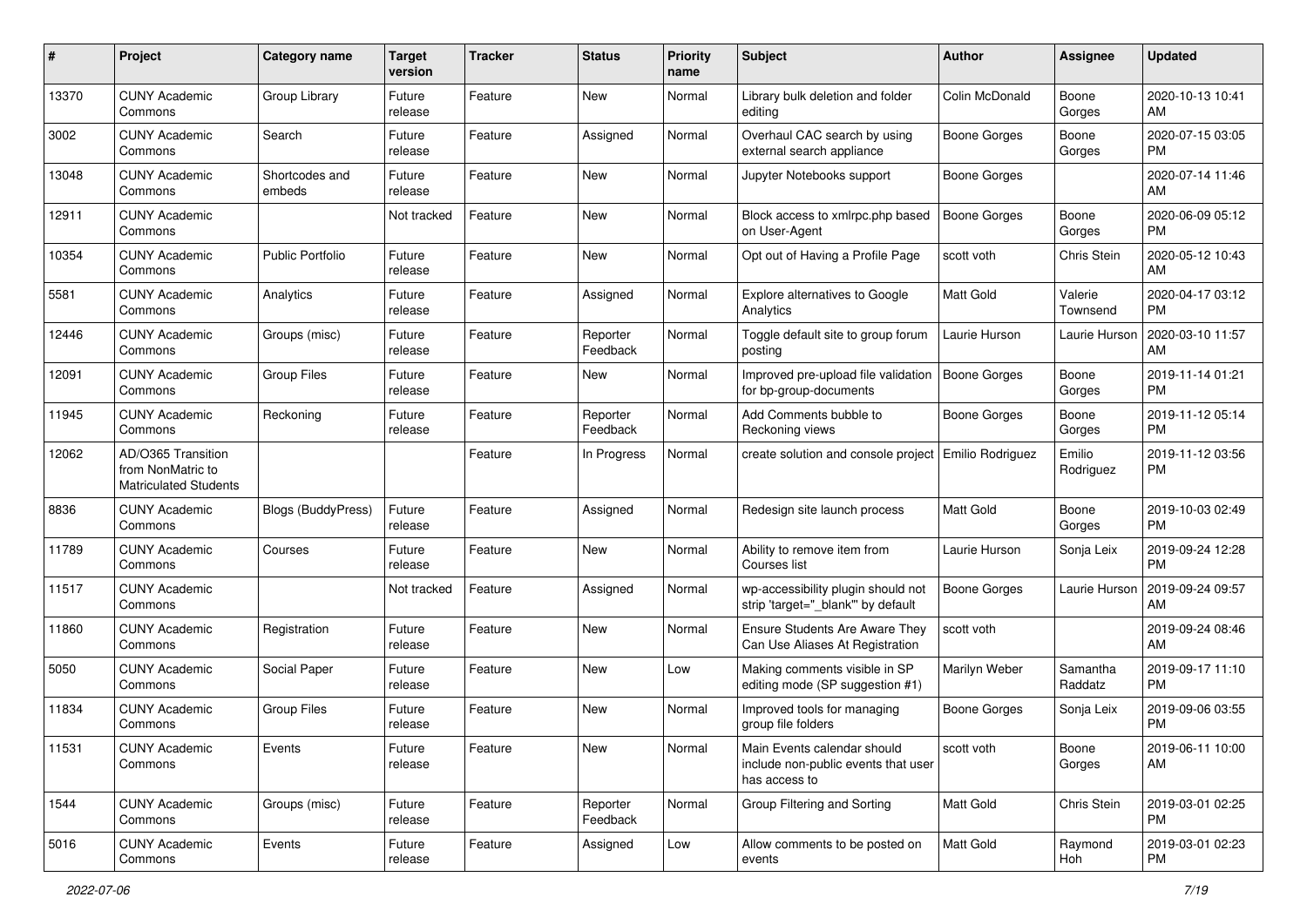| #     | Project                         | <b>Category name</b>       | <b>Target</b><br>version | <b>Tracker</b> | <b>Status</b>        | <b>Priority</b><br>name | <b>Subject</b>                                                                                                                               | Author                  | <b>Assignee</b>  | <b>Updated</b>                |
|-------|---------------------------------|----------------------------|--------------------------|----------------|----------------------|-------------------------|----------------------------------------------------------------------------------------------------------------------------------------------|-------------------------|------------------|-------------------------------|
| 4635  | <b>CUNY Academic</b><br>Commons | Authentication             | Future<br>release        | Feature        | New                  | Normal                  | Allow non-WP authentication                                                                                                                  | Boone Gorges            | Sonja Leix       | 2019-03-01 02:05<br>PM        |
| 9720  | <b>CUNY Academic</b><br>Commons | Authentication             | Future<br>release        | Feature        | New                  | Normal                  | The Commons should be an oAuth<br>provider                                                                                                   | <b>Boone Gorges</b>     |                  | 2019-03-01 02:04<br><b>PM</b> |
| 11131 | <b>CUNY Academic</b><br>Commons |                            | Future<br>release        | Feature        | Reporter<br>Feedback | Normal                  | <b>Image Annotation Plugins</b>                                                                                                              | Laurie Hurson           |                  | 2019-02-26 11:33<br>AM        |
| 11077 | <b>CUNY Academic</b><br>Commons | Events                     | Not tracked              | Feature        | Reporter<br>Feedback | Normal                  | Show event category description<br>in event list view                                                                                        | Raffi<br>Khatchadourian |                  | 2019-02-12 10:38<br><b>PM</b> |
| 10659 | <b>CUNY Academic</b><br>Commons | Group Forums               | Future<br>release        | Feature        | Assigned             | Normal                  | Post to multiple groups via email                                                                                                            | Matt Gold               | Raymond<br>Hoh   | 2018-11-15 12:54<br>AM        |
| 9028  | <b>CUNY Academic</b><br>Commons | Onboarding                 | Future<br>release        | Feature        | Assigned             | Normal                  | suggest groups to new members<br>during the registration process                                                                             | <b>Matt Gold</b>        | Chris Stein      | 2018-10-24 12:34<br><b>PM</b> |
| 5992  | <b>CUNY Academic</b><br>Commons | <b>Email Notifications</b> | Future<br>release        | Feature        | New                  | Normal                  | Changing the From line of<br>autogenerated blog emails                                                                                       | Marilyn Weber           |                  | 2018-09-27 05:19<br><b>PM</b> |
| 10368 | <b>CUNY Academic</b><br>Commons |                            | Future<br>release        | Feature        | Assigned             | Normal                  | Use ORCID data to populate<br>academic profile page                                                                                          | Stephen Francoeur       | Boone<br>Gorges  | 2018-09-25 01:53<br>PM        |
| 9947  | <b>CUNY Academic</b><br>Commons | <b>WordPress Plugins</b>   | Future<br>release        | Feature        | Reporter<br>Feedback | Normal                  | Install H5P quiz plugin                                                                                                                      | <b>Matt Gold</b>        | Boone<br>Gorges  | 2018-09-11 11:01<br>AM        |
| 9908  | <b>CUNY Academic</b><br>Commons |                            | Not tracked              | Feature        | New                  | Normal                  | Is it possible to send email<br>updates to users (or an email<br>address not on the list) for only a<br>single page AFTER being<br>prompted? | <b>Michael Shields</b>  | scott voth       | 2018-06-11 01:34<br><b>PM</b> |
| 9895  | <b>CUNY Academic</b><br>Commons | Onboarding                 | Future<br>release        | Feature        | Assigned             | Normal                  | Add "Accept Invitation"<br>link/button/function to Group<br>and/or Site invitation emails?                                                   | Luke Waltzer            | Boone<br>Gorges  | 2018-06-07 12:42<br>PM        |
| 9643  | <b>CUNY Academic</b><br>Commons | Publicity                  | Not tracked              | Feature        | <b>New</b>           | Normal                  | Create a page on the Commons<br>for logos etc.                                                                                               | Stephen Real            | Stephen Real     | 2018-04-24 10:53<br>AM        |
| 3768  | <b>CUNY Academic</b><br>Commons | <b>Public Portfolio</b>    | Future<br>release        | Feature        | Assigned             | Normal                  | Institutions/Past positions on<br>public portfolios                                                                                          | <b>Matt Gold</b>        | Boone<br>Gorges  | 2018-04-23 10:44<br>AM        |
| 9420  | <b>CUNY Academic</b><br>Commons | cuny.is                    | Not tracked              | Feature        | New                  | Normal                  | Request for http://cuny.is/streams                                                                                                           | Raffi<br>Khatchadourian | Marilyn<br>Weber | 2018-04-02 10:08<br>AM        |
| 3580  | <b>CUNY Academic</b><br>Commons | Group Blogs                | Future<br>release        | Feature        | New                  | Normal                  | Multiple blogs per group                                                                                                                     | Boone Gorges            | Boone<br>Gorges  | 2018-02-20 02:02<br><b>PM</b> |
| 8976  | <b>CUNY Academic</b><br>Commons | Reply By Email             | Not tracked              | Feature        | Assigned             | Normal                  | Package RBE new topics posting?                                                                                                              | Matt Gold               | Raymond<br>Hoh   | 2017-12-04 02:34<br>PM        |
| 3615  | <b>CUNY Academic</b><br>Commons | Redmine                    | Not tracked              | Feature        | New                  | Low                     | Create Redmine issues via email                                                                                                              | Dominic Giglio          | Boone<br>Gorges  | 2017-11-16 11:36<br>AM        |
| 8898  | <b>CUNY Academic</b><br>Commons | Social Paper               | Not tracked              | Feature        | Assigned             | Normal                  | Usage data on docs and social<br>paper                                                                                                       | Matt Gold               | Matt Gold        | 2017-11-16 11:32<br>AM        |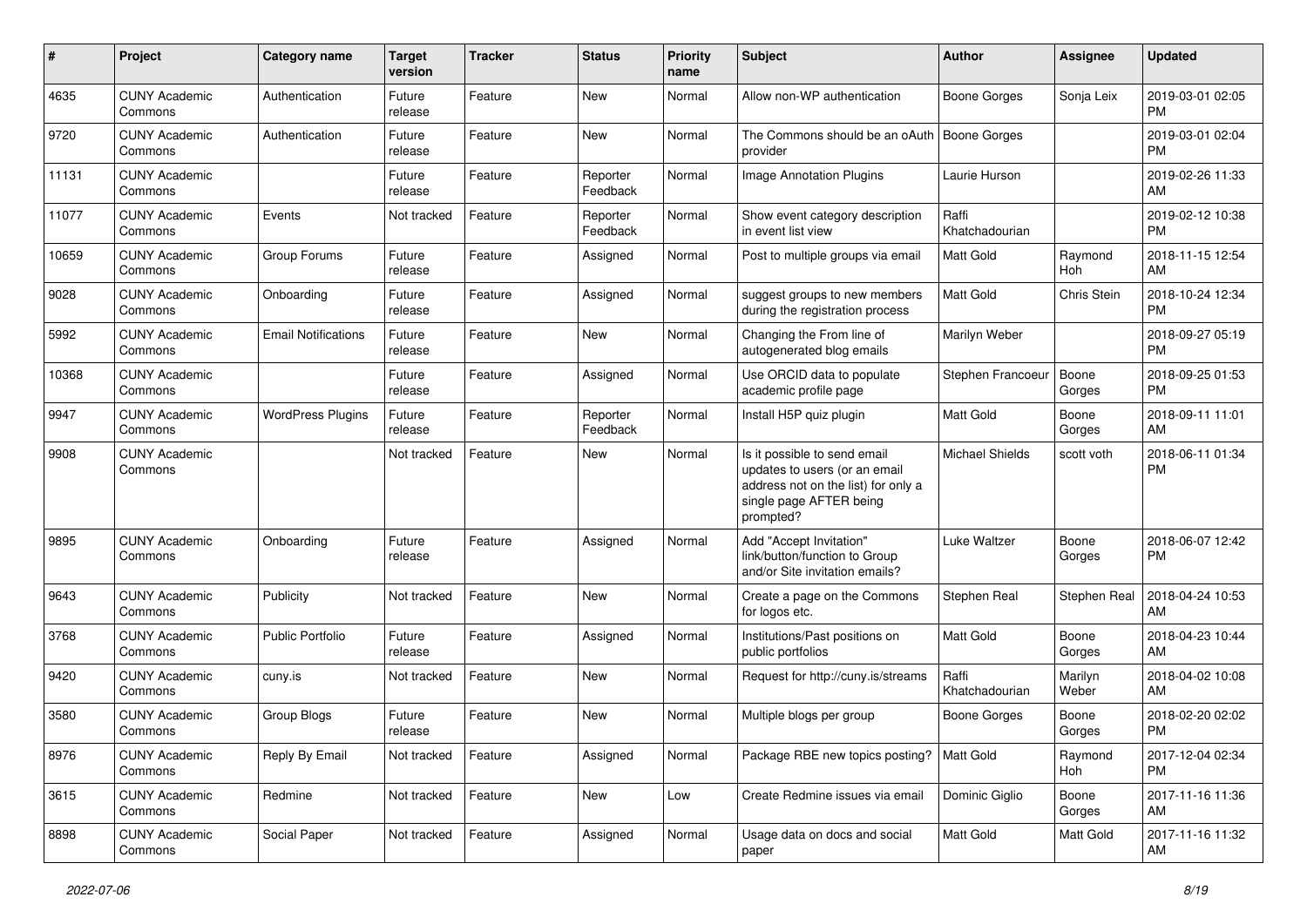| #    | Project                         | <b>Category name</b>     | <b>Target</b><br>version | <b>Tracker</b> | <b>Status</b> | <b>Priority</b><br>name | <b>Subject</b>                                                                        | Author                  | <b>Assignee</b>    | <b>Updated</b>                |
|------|---------------------------------|--------------------------|--------------------------|----------------|---------------|-------------------------|---------------------------------------------------------------------------------------|-------------------------|--------------------|-------------------------------|
| 8837 | <b>CUNY Academic</b><br>Commons |                          | Not tracked              | Feature        | Assigned      | Normal                  | Create a form to request info from<br>people requesting premium<br>themes and plugins | Matt Gold               | Marilyn<br>Weber   | 2017-11-14 03:35<br><b>PM</b> |
| 8902 | <b>CUNY Academic</b><br>Commons | Design                   | Not tracked              | Feature        | Assigned      | Normal                  | Report back on research on<br><b>BuddyPress themes</b>                                | <b>Matt Gold</b>        | Michael Smith      | 2017-11-10 12:31<br><b>PM</b> |
| 8498 | <b>CUNY Academic</b><br>Commons | <b>WordPress Plugins</b> | Future<br>release        | Feature        | New           | Low                     | <b>Gravity Forms Email Users</b>                                                      | Raffi<br>Khatchadourian | Matt Gold          | 2017-10-13 12:58<br><b>PM</b> |
| 8756 | <b>CUNY Academic</b><br>Commons | Group Blogs              | Future<br>release        | Feature        | Hold          | Normal                  | Connect multiple blogs to one<br>group?                                               | <b>Matt Gold</b>        | Boone<br>Gorges    | 2017-09-30 10:42<br>AM        |
| 8211 | <b>CUNY Academic</b><br>Commons | <b>WordPress Themes</b>  | Future<br>release        | Feature        | New           | Normal                  | Theme Suggestions: Material<br>Design-Inspired Themes                                 | Margaret Galvan         | Margaret<br>Galvan | 2017-08-07 02:48<br><b>PM</b> |
| 7828 | <b>CUNY Academic</b><br>Commons |                          | Not tracked              | Feature        | Assigned      | Normal                  | Theme Assessment 2017                                                                 | Margaret Galvan         | Margaret<br>Galvan | 2017-05-02 10:41<br><b>PM</b> |
| 4481 | <b>CUNY Academic</b><br>Commons | Events                   | Future<br>release        | Feature        | New           | Normal                  | Group admins/mods should have<br>the ability to unlink an event from<br>the group     | Boone Gorges            | Boone<br>Gorges    | 2017-04-24 03:53<br><b>PM</b> |
| 5316 | <b>CUNY Academic</b><br>Commons | <b>User Experience</b>   | Future<br>release        | Feature        | Assigned      | Normal                  | Prompt user email address<br>updates                                                  | Matt Gold               | Stephen Real       | 2016-12-21 03:30<br><b>PM</b> |
| 4980 | <b>CUNY Academic</b><br>Commons | Home Page                | Future<br>release        | Feature        | Assigned      | Normal                  | CAC Featured Content -- Adding<br>Randomization                                       | <b>Matt Gold</b>        | Boone<br>Gorges    | 2016-12-12 03:01<br><b>PM</b> |
| 6426 | <b>CUNY Academic</b><br>Commons | Spam/Spam<br>Prevention  | Future<br>release        | Feature        | Assigned      | Normal                  | Force captcha on all comments?                                                        | <b>Matt Gold</b>        | <b>Tahir Butt</b>  | 2016-10-24 02:06<br><b>PM</b> |
| 1423 | <b>CUNY Academic</b><br>Commons | BuddyPress (misc)        | Future<br>release        | Feature        | Assigned      | Low                     | Show an avatar for pingback<br>comment activity items                                 | Boone Gorges            | <b>Tahir Butt</b>  | 2016-10-24 12:03<br><b>PM</b> |
| 3090 | <b>CUNY Academic</b><br>Commons | Twitter page             | Future<br>release        | Feature        | Assigned      | Normal                  | Prevent Retweets from showing<br>up on Commons twitter page                           | <b>Matt Gold</b>        | <b>Tahir Butt</b>  | 2016-10-24 11:31<br>AM        |
| 5199 | <b>CUNY Academic</b><br>Commons | Social Paper             | Future<br>release        | Feature        | New           | Normal                  | add tables to the SP editor                                                           | Marilyn Weber           |                    | 2016-10-24 11:27<br>AM        |
| 5234 | <b>CUNY Academic</b><br>Commons | Membership               | Future<br>release        | Feature        | Assigned      | Normal                  | Write Unconfirmed patch for WP                                                        | Boone Gorges            | Boone<br>Gorges    | 2016-10-24 11:18<br>AM        |
| 6389 | <b>CUNY Academic</b><br>Commons | <b>BuddyPress Docs</b>   | Future<br>release        | Feature        | New           | Low                     | Make Discussion Area Visible<br>When Editing a Doc                                    | Luke Waltzer            | Boone<br>Gorges    | 2016-10-21 04:16<br><b>PM</b> |
| 6332 | <b>CUNY Academic</b><br>Commons | WordPress (misc)         | Future<br>release        | Feature        | New           | Normal                  | Allow uploaded files to be marked<br>as private in an ad hoc way                      | Boone Gorges            |                    | 2016-10-17 11:41<br>PM        |
| 1417 | <b>CUNY Academic</b><br>Commons | <b>BuddyPress Docs</b>   | Future<br>release        | Feature        | Assigned      | Low                     | Bulk actions for BuddyPress Docs                                                      | Boone Gorges            | Boone<br>Gorges    | 2016-10-17 10:41<br>PM        |
| 2881 | <b>CUNY Academic</b><br>Commons | Public Portfolio         | Future<br>release        | Feature        | Assigned      | Normal                  | Redesign the UX for Profiles                                                          | Chris Stein             | Chris Stein        | 2016-10-13 12:45<br><b>PM</b> |
| 5696 | <b>CUNY Academic</b><br>Commons | Events                   | Future<br>release        | Feature        | Assigned      | Normal                  | Events Calendar - display options / Matt Gold<br>calendar aggregation                 |                         | Boone<br>Gorges    | 2016-10-13 11:44<br>AM        |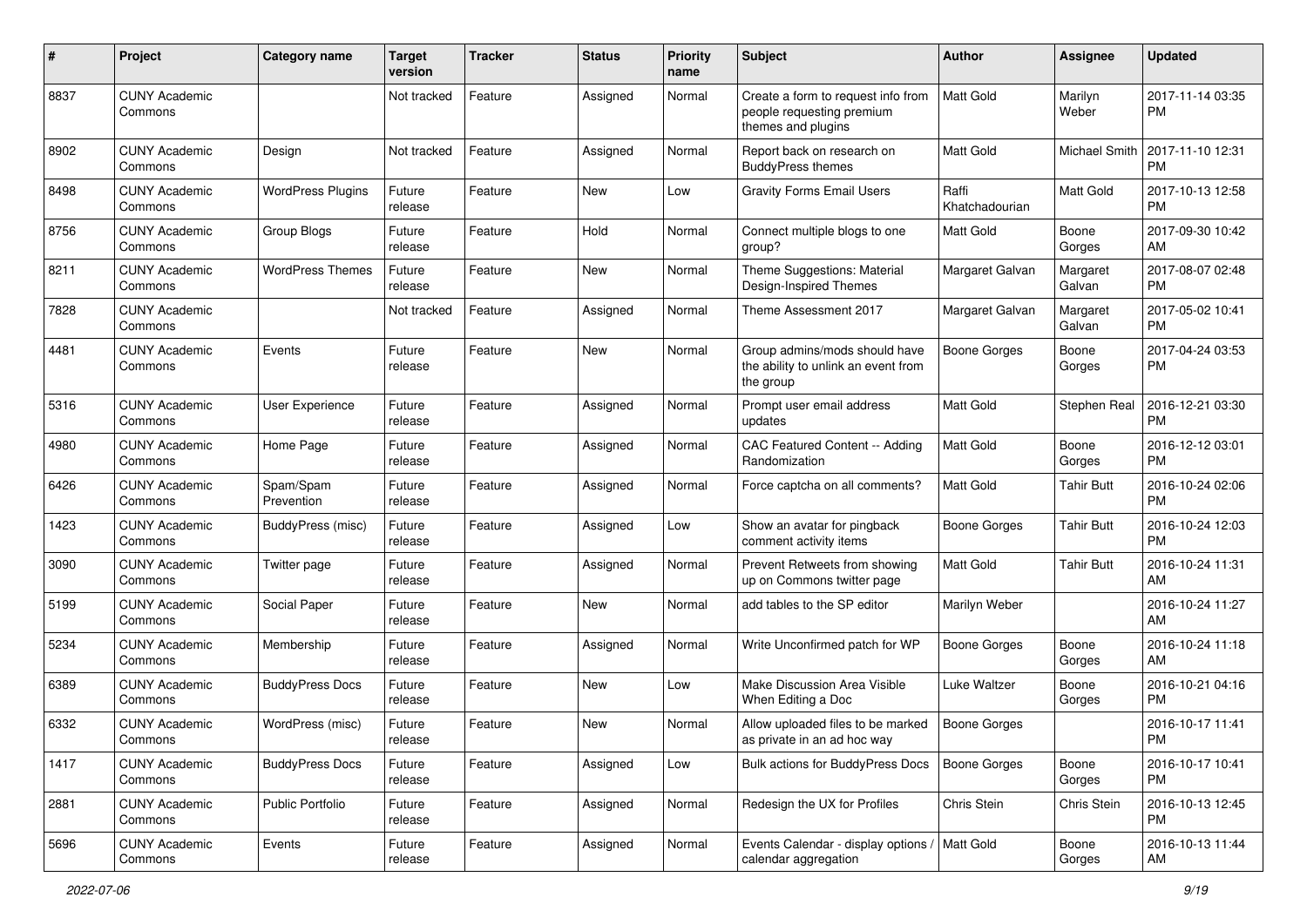| #    | Project                         | <b>Category name</b>           | <b>Target</b><br>version | <b>Tracker</b> | <b>Status</b> | Priority<br>name | <b>Subject</b>                                                                                                                                        | Author           | <b>Assignee</b>     | <b>Updated</b>                |
|------|---------------------------------|--------------------------------|--------------------------|----------------|---------------|------------------|-------------------------------------------------------------------------------------------------------------------------------------------------------|------------------|---------------------|-------------------------------|
| 6078 | <b>CUNY Academic</b><br>Commons | <b>Blogs (BuddyPress)</b>      | Future<br>release        | Feature        | New           | Normal           | <b>Explore Adding Network Blog</b><br>Metadata Plugin                                                                                                 | Luke Waltzer     | Luke Waltzer        | 2016-10-11 10:29<br><b>PM</b> |
| 6115 | <b>CUNY Academic</b><br>Commons | Publicity                      | Not tracked              | Feature        | Assigned      | Normal           | create digital signage for GC                                                                                                                         | <b>Matt Gold</b> | scott voth          | 2016-10-11 10:09<br><b>PM</b> |
| 5955 | <b>CUNY Academic</b><br>Commons | Outreach                       | Future<br>release        | Feature        | Assigned      | Normal           | Create auto-newsletter for<br>commons members                                                                                                         | <b>Matt Gold</b> | Luke Waltzer        | 2016-08-30 10:34<br>AM        |
| 5679 | <b>CUNY Academic</b><br>Commons | Analytics                      | Not tracked              | Feature        | New           | Normal           | Logged In Users for GA                                                                                                                                | Valerie Townsend | Valerie<br>Townsend | 2016-06-11 09:49<br>AM        |
| 5489 | <b>CUNY Academic</b><br>Commons | Social Paper                   | Future<br>release        | Feature        | New           | Normal           | Asc/desc sorting for Social Paper<br>directories                                                                                                      | Boone Gorges     |                     | 2016-04-21 10:06<br><b>PM</b> |
| 5053 | <b>CUNY Academic</b><br>Commons | Social Paper                   | Future<br>release        | Feature        | New           | Low              | Scrollable menu to add readers<br>(SP suggestion #4)                                                                                                  | Marilyn Weber    | Samantha<br>Raddatz | 2016-04-21 05:21<br><b>PM</b> |
| 5397 | <b>CUNY Academic</b><br>Commons | Social Paper                   | Future<br>release        | Feature        | New           | Normal           | frustrating to have to<br>enable/disable in SP                                                                                                        | Marilyn Weber    | Samantha<br>Raddatz | 2016-04-20 03:39<br><b>PM</b> |
| 3657 | <b>CUNY Academic</b><br>Commons | WordPress (misc)               | Not tracked              | Feature        | New           | Normal           | Create alert for GC email<br>addresses                                                                                                                | <b>Matt Gold</b> | Matt Gold           | 2016-04-14 11:29<br>PM        |
| 5225 | <b>CUNY Academic</b><br>Commons | Registration                   | Future<br>release        | Feature        | Assigned      | Normal           | On-boarding Issues                                                                                                                                    | Luke Waltzer     | Samantha<br>Raddatz | 2016-02-12 02:58<br><b>PM</b> |
| 5205 | <b>CUNY Academic</b><br>Commons | Social Paper                   | Future<br>release        | Feature        | New           | Normal           | Social Paper folders                                                                                                                                  | Marilyn Weber    |                     | 2016-02-11 10:24<br><b>PM</b> |
| 5058 | <b>CUNY Academic</b><br>Commons | Social Paper                   | Future<br>release        | Feature        | New           | Low              | Can there be a clearer signal that<br>even when comments have<br>already been made you add<br>comments by clicking on the side?<br>(SP suggestion #5) | Marilyn Weber    | Samantha<br>Raddatz | 2016-02-11 10:24<br><b>PM</b> |
| 5052 | <b>CUNY Academic</b><br>Commons | Social Paper                   | Future<br>release        | Feature        | New           | Low              | Sentence by sentence or line by<br>line comments (SP suggestion #3)                                                                                   | Marilyn Weber    | Boone<br>Gorges     | 2016-02-11 10:24<br><b>PM</b> |
| 3230 | <b>CUNY Academic</b><br>Commons | Internal Tools and<br>Workflow | Not tracked              | Feature        | Assigned      | High             | Scripts for quicker<br>provisioning/updating of<br>development environments                                                                           | Boone Gorges     | Boone<br>Gorges     | 2016-01-26 04:54<br><b>PM</b> |
| 1167 | <b>CUNY Academic</b><br>Commons | <b>Email Invitations</b>       | Future<br>release        | Feature        | New           | Low              | Allow email invitations to be resent                                                                                                                  | Boone Gorges     | Boone<br>Gorges     | 2015-11-12 12:53<br>AM        |
| 1105 | <b>CUNY Academic</b><br>Commons | WordPress (misc)               | Future<br>release        | Feature        | Assigned      | Normal           | Rephrase Blog Privacy Options                                                                                                                         | <b>Matt Gold</b> | Samantha<br>Raddatz | 2015-11-09 06:19<br><b>PM</b> |
| 554  | <b>CUNY Academic</b><br>Commons | BuddyPress (misc)              | Future<br>release        | Feature        | Assigned      | Normal           | Add Trackback notifications to<br>site-wide activity feed                                                                                             | Matt Gold        | Boone<br>Gorges     | 2015-11-09 06:19<br><b>PM</b> |
| 365  | <b>CUNY Academic</b><br>Commons | WordPress (misc)               | Future<br>release        | Feature        | Assigned      | Normal           | <b>Create Mouseover Tooltips</b><br>throughout Site                                                                                                   | <b>Matt Gold</b> | Chris Stein         | 2015-11-09 06:18<br><b>PM</b> |
| 497  | <b>CUNY Academic</b><br>Commons | <b>WordPress Plugins</b>       | Future<br>release        | Feature        | Assigned      | Normal           | Drag and Drop Ordering on<br>Gallery Post Plugin                                                                                                      | <b>Matt Gold</b> | Ron Rennick         | 2015-11-09 06:18<br><b>PM</b> |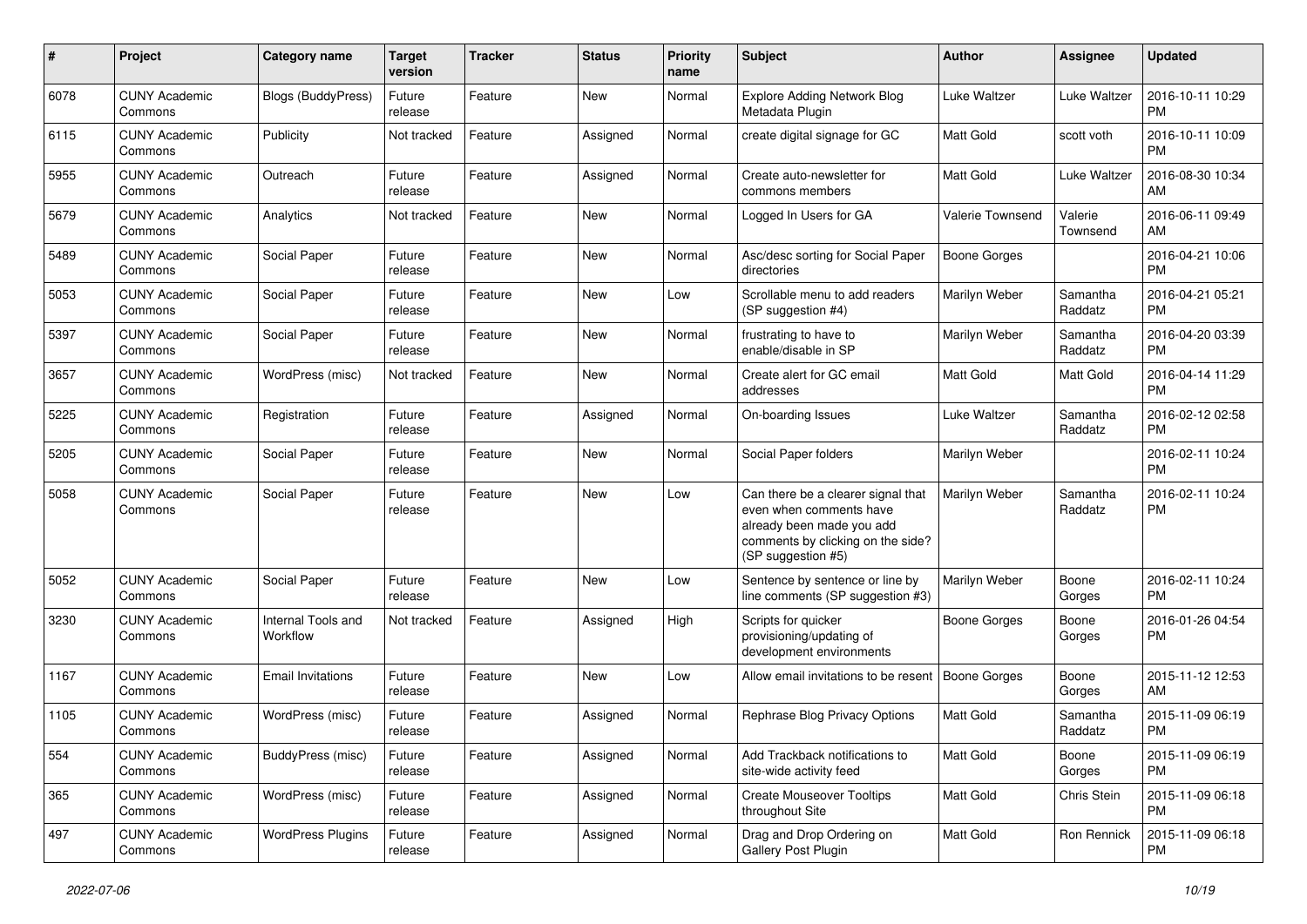| #    | Project                         | <b>Category name</b>       | <b>Target</b><br>version | <b>Tracker</b> | <b>Status</b>        | <b>Priority</b><br>name | Subject                                                                       | Author              | Assignee            | <b>Updated</b>                |
|------|---------------------------------|----------------------------|--------------------------|----------------|----------------------|-------------------------|-------------------------------------------------------------------------------|---------------------|---------------------|-------------------------------|
| 287  | <b>CUNY Academic</b><br>Commons | WordPress (misc)           | Future<br>release        | Feature        | Assigned             | Normal                  | Create troubleshooting tool for<br>account sign-up                            | <b>Matt Gold</b>    | Boone<br>Gorges     | 2015-11-09 06:17<br>PM        |
| 2523 | <b>CUNY Academic</b><br>Commons | <b>BuddyPress Docs</b>     | Future<br>release        | Feature        | Assigned             | Normal                  | Allow Users to Upload Images to<br><b>BP</b> Docs                             | <b>Matt Gold</b>    | Boone<br>Gorges     | 2015-11-09 06:14<br>PM        |
| 1744 | CUNY Academic<br>Commons        | <b>BuddyPress Docs</b>     | Future<br>release        | Feature        | Assigned             | Normal                  | Spreadsheet-style Docs                                                        | Boone Gorges        | Boone<br>Gorges     | 2015-11-09 06:13<br><b>PM</b> |
| 1460 | <b>CUNY Academic</b><br>Commons | Analytics                  | Future<br>release        | Feature        | Assigned             | Normal                  | <b>Update System Report</b>                                                   | <b>Brian Foote</b>  | Boone<br>Gorges     | 2015-11-09 06:13<br>PM        |
| 2610 | <b>CUNY Academic</b><br>Commons | Group Invitations          | Future<br>release        | Feature        | Assigned             | Low                     | Request: Custom invitation<br>message to group invites                        | local admin         | Boone<br>Gorges     | 2015-11-09 06:13<br>PM        |
| 2325 | <b>CUNY Academic</b><br>Commons | BuddyPress (misc)          | Future<br>release        | Feature        | Assigned             | Low                     | Profile should have separate fields<br>for first/last names                   | local admin         | Boone<br>Gorges     | 2015-11-09 06:09<br>PM        |
| 2013 | <b>CUNY Academic</b><br>Commons | <b>Public Portfolio</b>    | Future<br>release        | Feature        | Assigned             | Low                     | Have Profile Privacy Options show   Matt Gold<br>up only for filled-in fields |                     | Boone<br>Gorges     | 2015-11-09 06:09<br><b>PM</b> |
| 1165 | <b>CUNY Academic</b><br>Commons | <b>Email Invitations</b>   | Future<br>release        | Feature        | Assigned             | Low                     | Allow saved lists of invitees under<br>Send Invites                           | <b>Boone Gorges</b> | Boone<br>Gorges     | 2015-11-09 06:03<br>PM        |
| 1166 | <b>CUNY Academic</b><br>Commons | <b>Email Invitations</b>   | Future<br>release        | Feature        | New                  | Low                     | Better organizational tools for Sent   Boone Gorges<br>Invites                |                     | Boone<br>Gorges     | 2015-11-09 06:02<br><b>PM</b> |
| 333  | <b>CUNY Academic</b><br>Commons | <b>Email Notifications</b> | Future<br>release        | Feature        | Assigned             | Low                     | Delay Forum Notification Email<br>Delivery Until After Editing Period<br>Ends | <b>Matt Gold</b>    | Raymond<br>Hoh      | 2015-11-09 06:01<br><b>PM</b> |
| 1456 | <b>CUNY Academic</b><br>Commons | Group Invitations          | Future<br>release        | Feature        | Reporter<br>Feedback | Low                     | Invite to Group Button from Profile<br>Field                                  | <b>Matt Gold</b>    | Samantha<br>Raddatz | 2015-11-09 05:59<br>PM        |
| 481  | <b>CUNY Academic</b><br>Commons | Groups (misc)              | Future<br>release        | Feature        | Assigned             | Normal                  | ability to archive inactive groups<br>and blogs                               | Michael Mandiberg   | Samantha<br>Raddatz | 2015-11-09 05:56<br>PM        |
| 519  | CUNY Academic<br>Commons        | <b>BuddyPress Docs</b>     | Future<br>release        | Feature        | Assigned             | Low                     | TOC for individual docs - for new<br>BP "wiki-like" plugin                    | scott voth          | Boone<br>Gorges     | 2015-11-09 05:54<br>PM        |
| 1192 | <b>CUNY Academic</b><br>Commons | Group Files                | Future<br>release        | Feature        | Assigned             | Low                     | When posting group files, allow<br>users to add a category without<br>saving  | <b>Matt Gold</b>    | Raymond<br>Hoh      | 2015-11-09 05:53<br>PM        |
| 1422 | <b>CUNY Academic</b><br>Commons | <b>BuddyPress Docs</b>     | Future<br>release        | Feature        | Assigned             | Normal                  | Make "created Doc" activity icons<br>non-mini                                 | <b>Boone Gorges</b> | Boone<br>Gorges     | 2015-11-09 05:48<br>PM        |
| 653  | CUNY Academic<br>Commons        | Group Blogs                | Future<br>release        | Feature        | Assigned             | Normal                  | Redesign Integration of Groups<br>and Blogs                                   | <b>Matt Gold</b>    | Samantha<br>Raddatz | 2015-11-09 05:40<br>PM        |
| 618  | <b>CUNY Academic</b><br>Commons | <b>BuddyPress Docs</b>     | Future<br>release        | Feature        | Assigned             | Normal                  | BuddyPress Docs: export formats                                               | <b>Boone Gorges</b> | Boone<br>Gorges     | 2015-11-09 05:38<br>PM        |
| 310  | <b>CUNY Academic</b><br>Commons | BuddyPress (misc)          | Future<br>release        | Feature        | Assigned             | Low                     | Friend Request Email                                                          | Matt Gold           | Samantha<br>Raddatz | 2015-11-09 05:08<br><b>PM</b> |
| 308  | <b>CUNY Academic</b><br>Commons | Registration               | Future<br>release        | Feature        | New                  | Normal                  | Group recommendations for<br>signup process                                   | Boone Gorges        | Samantha<br>Raddatz | 2015-11-09 05:07<br>PM        |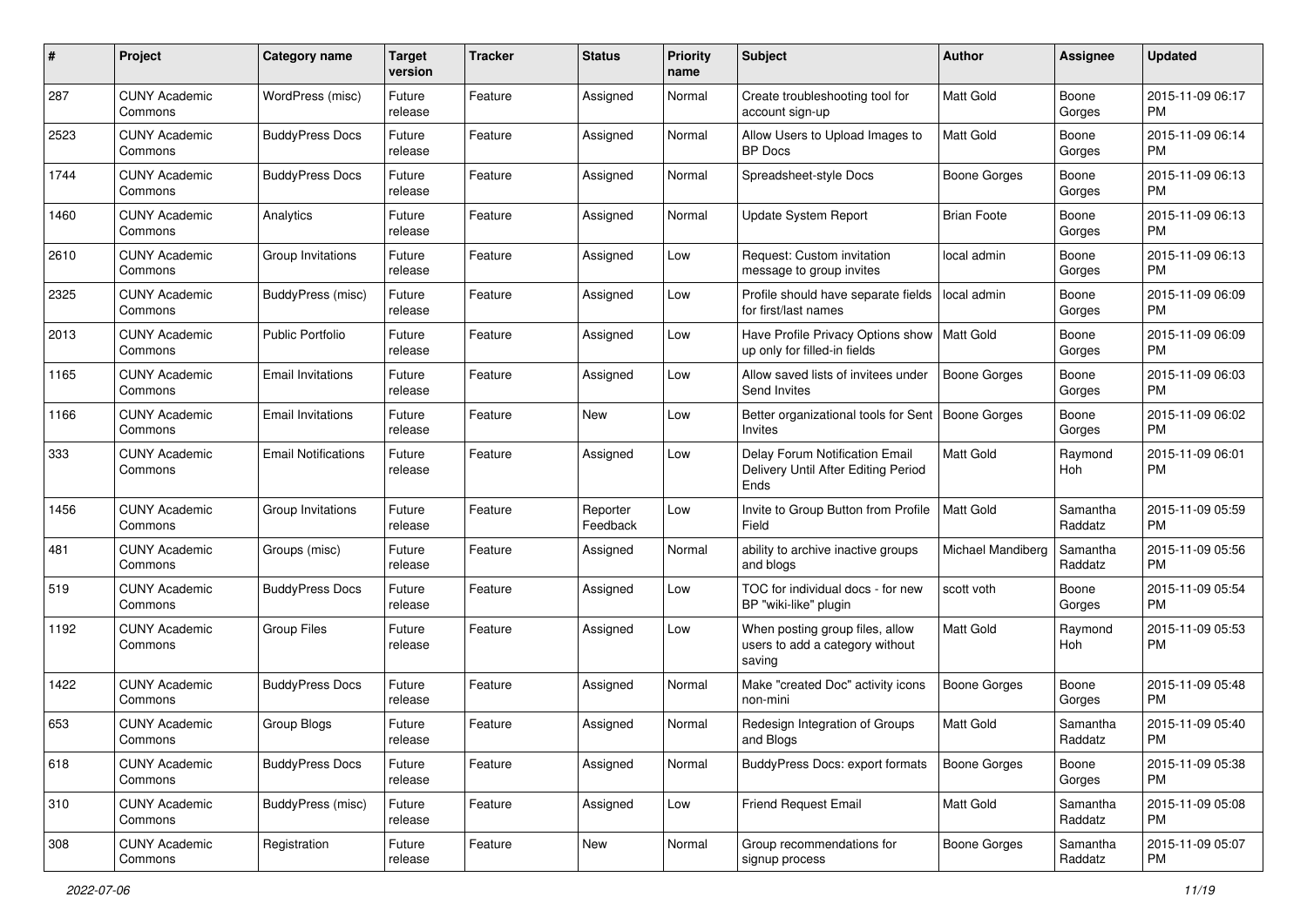| #    | <b>Project</b>                  | <b>Category name</b>     | <b>Target</b><br>version | <b>Tracker</b> | <b>Status</b> | <b>Priority</b><br>name | <b>Subject</b>                                                              | Author           | Assignee            | <b>Updated</b>                |
|------|---------------------------------|--------------------------|--------------------------|----------------|---------------|-------------------------|-----------------------------------------------------------------------------|------------------|---------------------|-------------------------------|
| 3473 | <b>CUNY Academic</b><br>Commons | <b>User Experience</b>   | Future<br>release        | Feature        | Assigned      | Normal                  | Commons profile: Add help info<br>about "Positions" replacing "title"       | Keith Miyake     | Samantha<br>Raddatz | 2015-11-09 02:28<br><b>PM</b> |
| 3517 | <b>CUNY Academic</b><br>Commons | My Commons               | Future<br>release        | Feature        | Assigned      | Normal                  | Mute/Unmute My Commons<br>updates                                           | Matt Gold        | Raymond<br>Hoh      | 2015-11-09 01:19<br><b>PM</b> |
| 3192 | <b>CUNY Academic</b><br>Commons | Group Forums             | Future<br>release        | Feature        | Assigned      | Normal                  | Customizable forum views for<br>bbPress 2.x group forums                    | Boone Gorges     | Raymond<br>Hoh      | 2015-11-09 12:47<br><b>PM</b> |
| 4238 | <b>CUNY Academic</b><br>Commons | Events                   | Future<br>release        | Feature        | Assigned      | Normal                  | Copy Events to Other Groups?                                                | <b>Matt Gold</b> | Boone<br>Gorges     | 2015-07-02 10:08<br>AM        |
| 4053 | <b>CUNY Academic</b><br>Commons | Events                   | Future<br>release        | Feature        | Assigned      | Normal                  | Create new tab for past events                                              | <b>Matt Gold</b> | Boone<br>Gorges     | 2015-05-12 02:10<br><b>PM</b> |
| 3536 | <b>CUNY Academic</b><br>Commons | My Commons               | Future<br>release        | Feature        | Assigned      | Normal                  | Infinite Scroll on My Commons<br>page                                       | <b>Matt Gold</b> | Raymond<br>Hoh      | 2015-04-13 04:42<br><b>PM</b> |
| 3662 | <b>CUNY Academic</b><br>Commons | <b>SEO</b>               | Future<br>release        | Feature        | Assigned      | Normal                  | Duplicate Content/SEO/Google<br>issues                                      | <b>Matt Gold</b> | Raymond<br>Hoh      | 2015-04-13 04:37<br><b>PM</b> |
| 370  | <b>CUNY Academic</b><br>Commons | Registration             | Future<br>release        | Feature        | Assigned      | High                    | <b>Guest Accounts</b>                                                       | <b>Matt Gold</b> | Matt Gold           | 2015-04-09 09:33<br><b>PM</b> |
| 3770 | <b>CUNY Academic</b><br>Commons | <b>Public Portfolio</b>  | Future<br>release        | Feature        | Assigned      | Normal                  | Improve Layout/Formatting of<br>Positions Area on Public Portfolios         | <b>Matt Gold</b> | Chris Stein         | 2015-04-01 09:17<br><b>PM</b> |
| 3308 | <b>CUNY Academic</b><br>Commons | Group Invitations        | Future<br>release        | Feature        | Assigned      | Normal                  | Allow members to rescind group<br>invitations                               | <b>Matt Gold</b> | Boone<br>Gorges     | 2015-04-01 08:53<br><b>PM</b> |
| 3759 | <b>CUNY Academic</b><br>Commons | WordPress (misc)         | Future<br>release        | Feature        | Assigned      | Normal                  | Review Interface for Adding Users<br>to Blogs                               | <b>Matt Gold</b> | Boone<br>Gorges     | 2015-03-24 05:52<br><b>PM</b> |
| 3042 | <b>CUNY Academic</b><br>Commons | <b>Public Portfolio</b>  | Future<br>release        | Feature        | Assigned      | Normal                  | Browsing member interests                                                   | <b>Matt Gold</b> | Boone<br>Gorges     | 2015-03-21 09:04<br><b>PM</b> |
| 2754 | <b>CUNY Academic</b><br>Commons | Design                   | Future<br>release        | Feature        | Assigned      | Normal                  | Determine strategy for CAC logo<br>handling in top header                   | Micki Kaufman    | Chris Stein         | 2015-01-05 08:53<br><b>PM</b> |
| 2832 | <b>CUNY Academic</b><br>Commons | Public Portfolio         | Future<br>release        | Feature        | Assigned      | Normal                  | Improve interface for (not)<br>auto-linking profile fields                  | Boone Gorges     | Chris Stein         | 2015-01-05 08:52<br><b>PM</b> |
| 2753 | <b>CUNY Academic</b><br>Commons | <b>Public Portfolio</b>  | Future<br>release        | Feature        | <b>New</b>    | Normal                  | Create actual actual tagification in<br>academic interests and other fields | Micki Kaufman    | Boone<br>Gorges     | 2015-01-05 08:52<br><b>PM</b> |
| 364  | <b>CUNY Academic</b><br>Commons | <b>WordPress Plugins</b> | Future<br>release        | Feature        | <b>New</b>    | Normal                  | <b>Bulletin Board</b>                                                       | <b>Matt Gold</b> |                     | 2015-01-05 08:50<br><b>PM</b> |
| 1562 | <b>CUNY Academic</b><br>Commons | <b>WordPress Plugins</b> | Future<br>release        | Feature        | Assigned      | Low                     | Play with NYT Collaborative<br><b>Authoring Tool</b>                        | <b>Matt Gold</b> | Boone<br>Gorges     | 2015-01-05 08:47<br><b>PM</b> |
| 658  | <b>CUNY Academic</b><br>Commons | <b>WordPress Plugins</b> | Future<br>release        | Feature        | Assigned      | Normal                  | Rebulid Sitewide Tag Suggestion                                             | <b>Matt Gold</b> | Boone<br>Gorges     | 2015-01-05 08:47<br><b>PM</b> |
| 412  | <b>CUNY Academic</b><br>Commons | <b>WordPress Themes</b>  | Future<br>release        | Feature        | Assigned      | Normal                  | <b>Featured Themes</b>                                                      | <b>Matt Gold</b> | Dominic<br>Giglio   | 2015-01-05 08:44<br><b>PM</b> |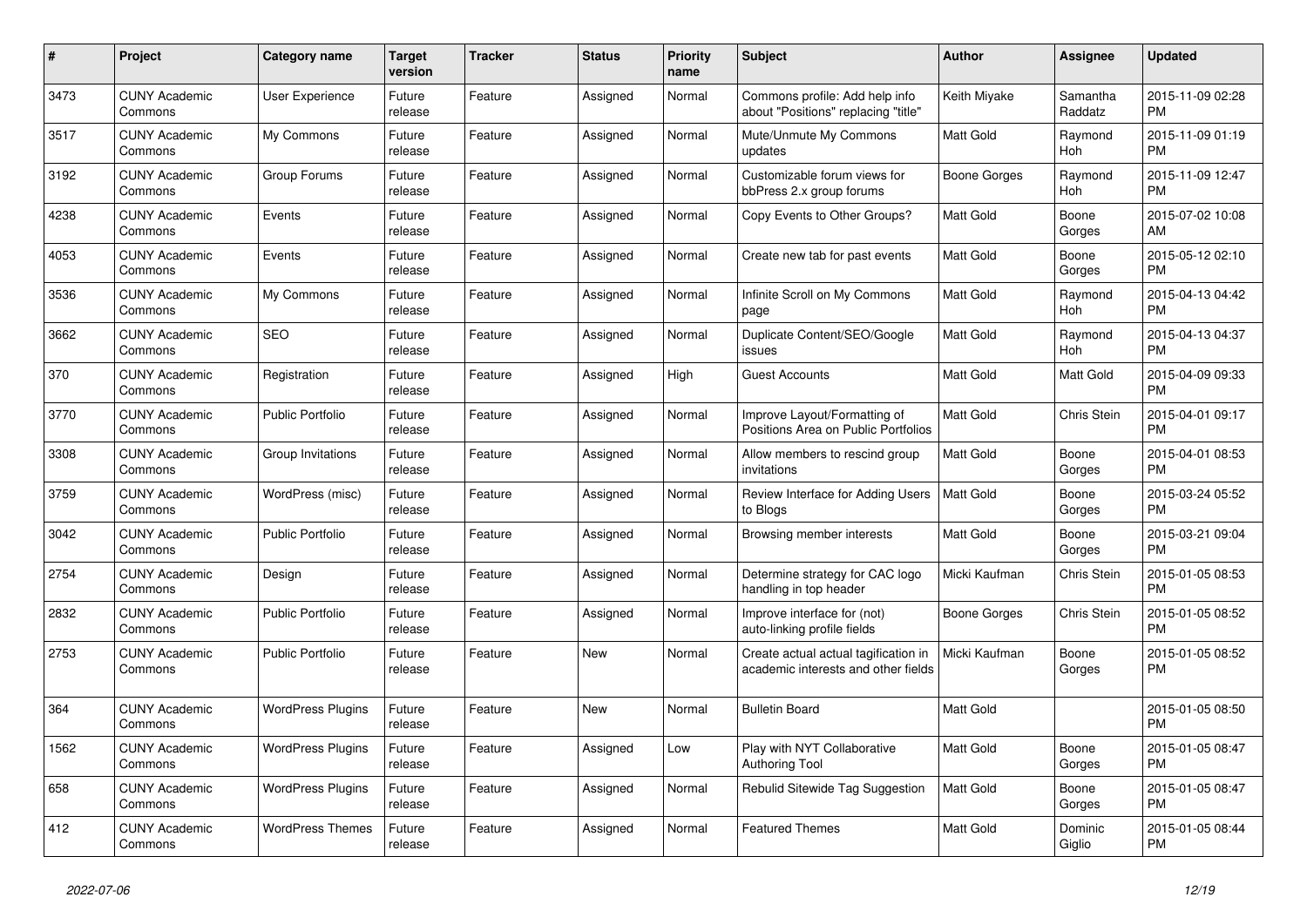| #    | Project                         | <b>Category name</b>     | <b>Target</b><br>version | <b>Tracker</b> | <b>Status</b>        | Priority<br>name | <b>Subject</b>                                                             | <b>Author</b>       | <b>Assignee</b>     | <b>Updated</b>                |
|------|---------------------------------|--------------------------|--------------------------|----------------|----------------------|------------------|----------------------------------------------------------------------------|---------------------|---------------------|-------------------------------|
| 3475 | <b>CUNY Academic</b><br>Commons | Events                   | Future<br>release        | Feature        | Assigned             | Normal           | Request to add plugin to<br>streamline room<br>booking/appointment booking | Naomi Barrettara    | Boone<br>Gorges     | 2014-12-01 05:14<br><b>PM</b> |
| 3193 | <b>CUNY Academic</b><br>Commons | Group Forums             | Future<br>release        | Feature        | Assigned             | Normal           | bbPress 2.x dynamic roles and<br>RBE                                       | <b>Boone Gorges</b> | Boone<br>Gorges     | 2014-09-30 01:30<br><b>PM</b> |
| 3458 | <b>CUNY Academic</b><br>Commons | Groups (misc)            | Future<br>release        | Feature        | Assigned             | Normal           | Filter Members of Group by<br>Campus                                       | Michael Smith       | Samantha<br>Raddatz | 2014-09-26 08:32<br><b>PM</b> |
| 3330 | <b>CUNY Academic</b><br>Commons | My Commons               | Future<br>release        | Feature        | Assigned             | Normal           | 'Commons Information" tool                                                 | Boone Gorges        | <b>Chris Stein</b>  | 2014-09-22 08:46<br><b>PM</b> |
| 2223 | <b>CUNY Academic</b><br>Commons | <b>WordPress Plugins</b> | Future<br>release        | Feature        | Assigned             | Low              | Add Participad to the CUNY<br><b>Academic Commons</b>                      | <b>Matt Gold</b>    | Boone<br>Gorges     | 2014-09-17 10:03<br><b>PM</b> |
| 3354 | <b>CUNY Academic</b><br>Commons | <b>Group Files</b>       | Future<br>release        | Feature        | Assigned             | Low              | Allow Group Download of Multiple<br><b>Selected Files</b>                  | <b>Matt Gold</b>    | Chris Stein         | 2014-08-01 08:50<br>AM        |
| 3220 | <b>CUNY Academic</b><br>Commons | <b>Public Portfolio</b>  | Future<br>release        | Feature        | Assigned             | Normal           | Add indent/outdent option to<br>Formatting Buttons on Profile<br>Page      | <b>Matt Gold</b>    | Boone<br>Gorges     | 2014-05-21 10:39<br><b>PM</b> |
| 1888 | <b>CUNY Academic</b><br>Commons | Home Page                | Future<br>release        | Feature        | Assigned             | Normal           | Refactor BP MPO Activity Filter to<br>support proper pagination            | Sarah Morgano       | Boone<br>Gorges     | 2014-05-01 07:11<br><b>PM</b> |
| 1983 | <b>CUNY Academic</b><br>Commons | Home Page                | Future<br>release        | Feature        | Assigned             | Low              | Media Library integration with<br>Featured Content plugin                  | <b>Boone Gorges</b> | Dominic<br>Giglio   | 2014-03-17 10:34<br>AM        |
| 3080 | <b>CUNY Academic</b><br>Commons | <b>Group Files</b>       | Future<br>release        | Feature        | Assigned             | Low              | Create a system to keep track of<br>file changes                           | <b>Matt Gold</b>    | Boone<br>Gorges     | 2014-02-26 10:04<br><b>PM</b> |
| 3048 | <b>CUNY Academic</b><br>Commons | <b>Public Portfolio</b>  | Future<br>release        | Feature        | New                  | Low              | Images for rich text profile fields                                        | <b>Boone Gorges</b> | Boone<br>Gorges     | 2014-02-19 12:56<br><b>PM</b> |
| 2571 | <b>NYCDH Community</b><br>Site  |                          |                          | Feature        | Assigned             | Normal           | Add Google custom search box to<br>homepage                                | Mark Newton         | Raymond<br>Hoh      | 2013-05-18 07:49<br><b>PM</b> |
| 2574 | <b>NYCDH Community</b><br>Site  |                          |                          | Feature        | Assigned             | Normal           | Add Way to Upload Files to<br>Groups                                       | Mark Newton         | Raymond<br>Hoh      | 2013-05-18 07:46<br><b>PM</b> |
| 2573 | <b>NYCDH Community</b><br>Site  |                          |                          | Feature        | Reporter<br>Feedback | Normal           | Add dh nyc twitter list feed to site                                       | <b>Mark Newton</b>  | Matt Gold           | 2013-05-16 11:42<br><b>PM</b> |
| 2577 | NYCDH Community<br>Site         |                          |                          | Feature        | Assigned             | Low              | Investigate Potential to Add Links<br>to the Forum                         | Mark Newton         | Alex Gil            | 2013-05-16 09:40<br><b>PM</b> |
| 940  | <b>CUNY Academic</b><br>Commons | Redmine                  | Future<br>release        | Feature        | Assigned             | Low              | Communication with users after<br>releases                                 | Matt Gold           | Dominic<br>Giglio   | 2012-09-09 04:36<br>PM        |
| 1508 | <b>CUNY Academic</b><br>Commons | WordPress (misc)         | Future<br>release        | Feature        | Assigned             | Normal           | Share login cookies across<br>mapped domains                               | <b>Boone Gorges</b> | Boone<br>Gorges     | 2012-07-02 12:12<br>PM        |
| 599  | <b>CUNY Academic</b><br>Commons | BuddyPress (misc)        | Future<br>release        | Feature        | Assigned             | Normal           | Consider adding rating plugins for<br><b>BuddyPress/BBPress</b>            | Matt Gold           | Boone<br>Gorges     | 2011-08-22 06:50<br>PM        |
| 585  | <b>CUNY Academic</b><br>Commons | Group Forums             | Future<br>release        | Feature        | Assigned             | Normal           | Merge Forum Topics                                                         | Sarah Morgano       | Boone<br>Gorges     | 2011-07-06 04:11<br><b>PM</b> |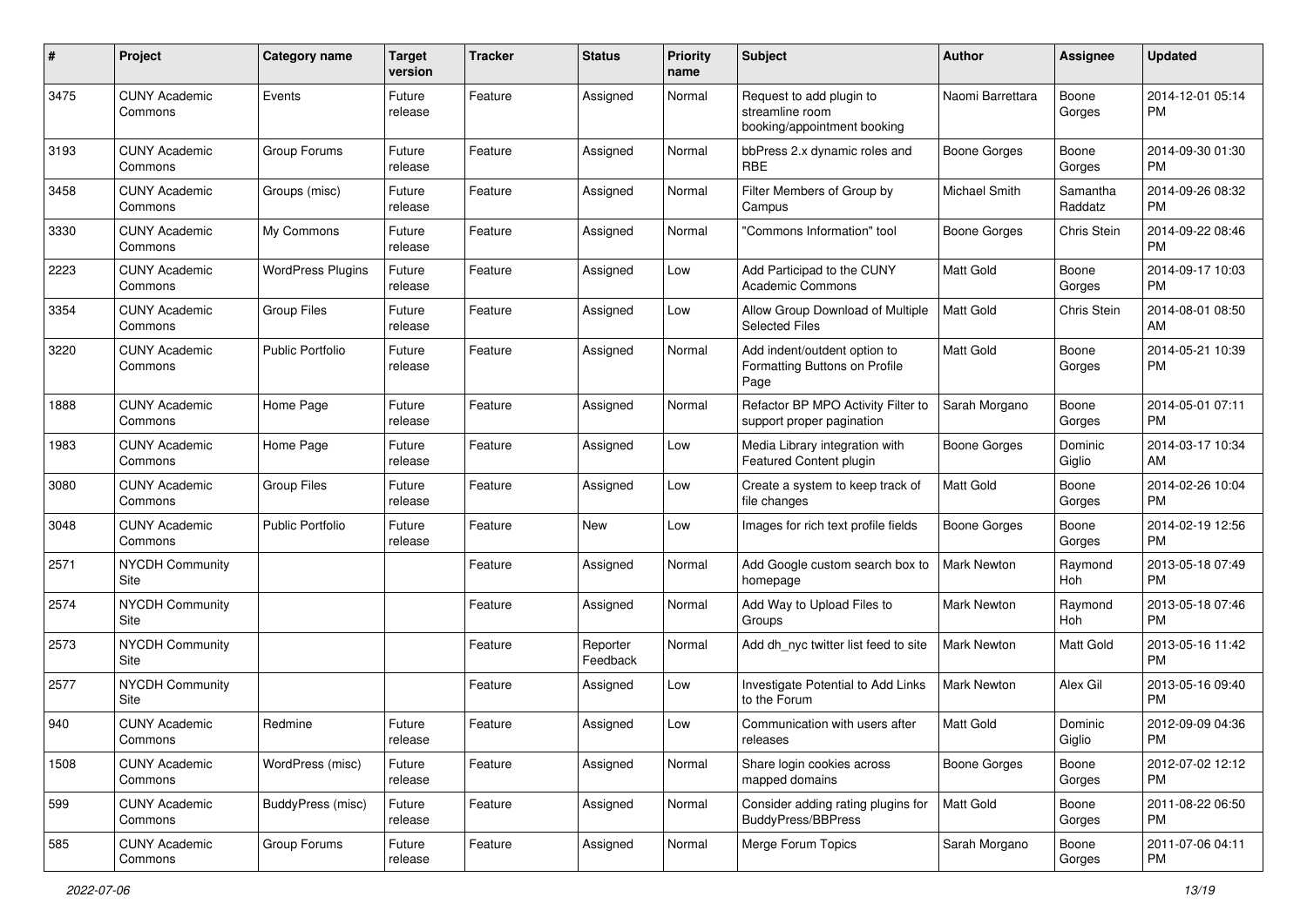| #     | Project                         | <b>Category name</b>     | <b>Target</b><br>version | <b>Tracker</b> | <b>Status</b>        | <b>Priority</b><br>name | <b>Subject</b>                                                       | <b>Author</b>    | Assignee        | <b>Updated</b>                |
|-------|---------------------------------|--------------------------|--------------------------|----------------|----------------------|-------------------------|----------------------------------------------------------------------|------------------|-----------------|-------------------------------|
| 635   | <b>CUNY Academic</b><br>Commons | BuddyPress (misc)        | Future<br>release        | Feature        | Assigned             | Normal                  | Big Blue Button -<br>Videoconferencing in Groups and<br><b>Blogs</b> | <b>Matt Gold</b> | Boone<br>Gorges | 2011-03-14 03:24<br><b>PM</b> |
| 500   | <b>CUNY Academic</b><br>Commons | BuddyPress (misc)        | Future<br>release        | Feature        | Assigned             | Normal                  | <b>Export Group Data</b>                                             | <b>Matt Gold</b> | Boone<br>Gorges | 2010-12-19 12:09<br><b>PM</b> |
| 435   | <b>CUNY Academic</b><br>Commons | BuddyPress (misc)        | Future<br>release        | Feature        | Assigned             | Normal                  | Include Avatar Images in Forum<br><b>Post Notification Emails</b>    | Matt Gold        | Boone<br>Gorges | 2010-12-08 12:40<br><b>PM</b> |
| 377   | <b>CUNY Academic</b><br>Commons | BuddyPress (misc)        | Future<br>release        | Feature        | Assigned             | Normal                  | Like buttons                                                         | Matt Gold        | Boone<br>Gorges | 2010-11-16 05:13<br><b>PM</b> |
| 58    | <b>CUNY Academic</b><br>Commons | BuddyPress (misc)        | Future<br>release        | Feature        | Assigned             | Low                     | Make member search sortable by<br>last name                          | Roberta Brody    | Boone<br>Gorges | 2010-08-26 02:38<br><b>PM</b> |
| 15169 | <b>CUNY Academic</b><br>Commons |                          | 2.0.3                    | Support        | Reporter<br>Feedback | Normal                  | new Prelude website zipfiles for<br>custom theme and other files.    | Marilyn Weber    |                 | 2022-06-29 11:32<br>AM        |
| 15655 | <b>CUNY Academic</b><br>Commons |                          | 2.0.3                    | Support        | Reporter<br>Feedback | Normal                  | Event Aggregator plugin?                                             | Marilyn Weber    |                 | 2022-06-29 11:32<br>AM        |
| 13946 | <b>CUNY Academic</b><br>Commons | <b>WordPress Plugins</b> | 2.1.0                    | Support        | Assigned             | Normal                  | <b>Custom Embed handler For</b><br>OneDrive files                    | scott voth       | Raymond<br>Hoh  | 2022-05-26 10:46<br>AM        |
| 16110 | <b>CUNY Academic</b><br>Commons |                          |                          | Support        | Reporter<br>Feedback | Normal                  | remove Creative Commons<br>license from pages?                       | Marilyn Weber    | Raymond<br>Hoh  | 2022-05-17 06:11<br><b>PM</b> |
| 16099 | <b>CUNY Academic</b><br>Commons |                          |                          | Support        | Reporter<br>Feedback | Normal                  | request for Newsletter Glue                                          | Marilyn Weber    |                 | 2022-05-13 12:14<br><b>PM</b> |
| 15685 | <b>CUNY Academic</b><br>Commons |                          |                          | Support        | New                  | High                    | problem with chrome?                                                 | Marilyn Weber    |                 | 2022-04-25 03:40<br><b>PM</b> |
| 15816 | <b>CUNY Academic</b><br>Commons |                          | Not tracked              | Support        | New                  | Normal                  | slow loading at SPS                                                  | Marilyn Weber    |                 | 2022-04-05 01:26<br><b>PM</b> |
| 15767 | <b>CUNY Academic</b><br>Commons | WordPress (misc)         |                          | Support        | <b>New</b>           | Normal                  | Site loading slowly                                                  | scott voth       | Boone<br>Gorges | 2022-04-04 08:56<br><b>PM</b> |
| 15565 | <b>CUNY Academic</b><br>Commons |                          |                          | Support        | New                  | Normal                  | Events - send updates to an email<br>listserv                        | Marilyn Weber    |                 | 2022-03-10 01:06<br><b>PM</b> |
| 15370 | <b>CUNY Academic</b><br>Commons |                          |                          | Support        | Reporter<br>Feedback | Normal                  | All-in-One Event Calendar?                                           | Marilyn Weber    |                 | 2022-02-17 11:03<br>AM        |
| 15176 | <b>CUNY Academic</b><br>Commons |                          | Not tracked              | Support        | Reporter<br>Feedback | Normal                  | Archiving Q Writing & Old<br>Wordpress Sites on the Commons          | Laurie Hurson    |                 | 2022-02-08 10:28<br>AM        |
| 15260 | <b>CUNY Academic</b><br>Commons |                          |                          | Support        | Reporter<br>Feedback | Normal                  | Diacritical markings   European<br><b>Stages</b>                     | Marilyn Weber    |                 | 2022-02-04 08:16<br>AM        |
| 15045 | <b>CUNY Academic</b><br>Commons |                          |                          | Support        | New                  | Normal                  | no result for KCeL in the search<br>box on the commons               | Marilyn Weber    |                 | 2021-12-10 11:29<br>AM        |
| 14994 | <b>CUNY Academic</b><br>Commons | cdev.gc.cuny.edu         | Not tracked              | Support        | In Progress          | Normal                  | Clear Cache on CDEV                                                  | scott voth       | Raymond<br>Hoh  | 2021-12-07 03:51<br><b>PM</b> |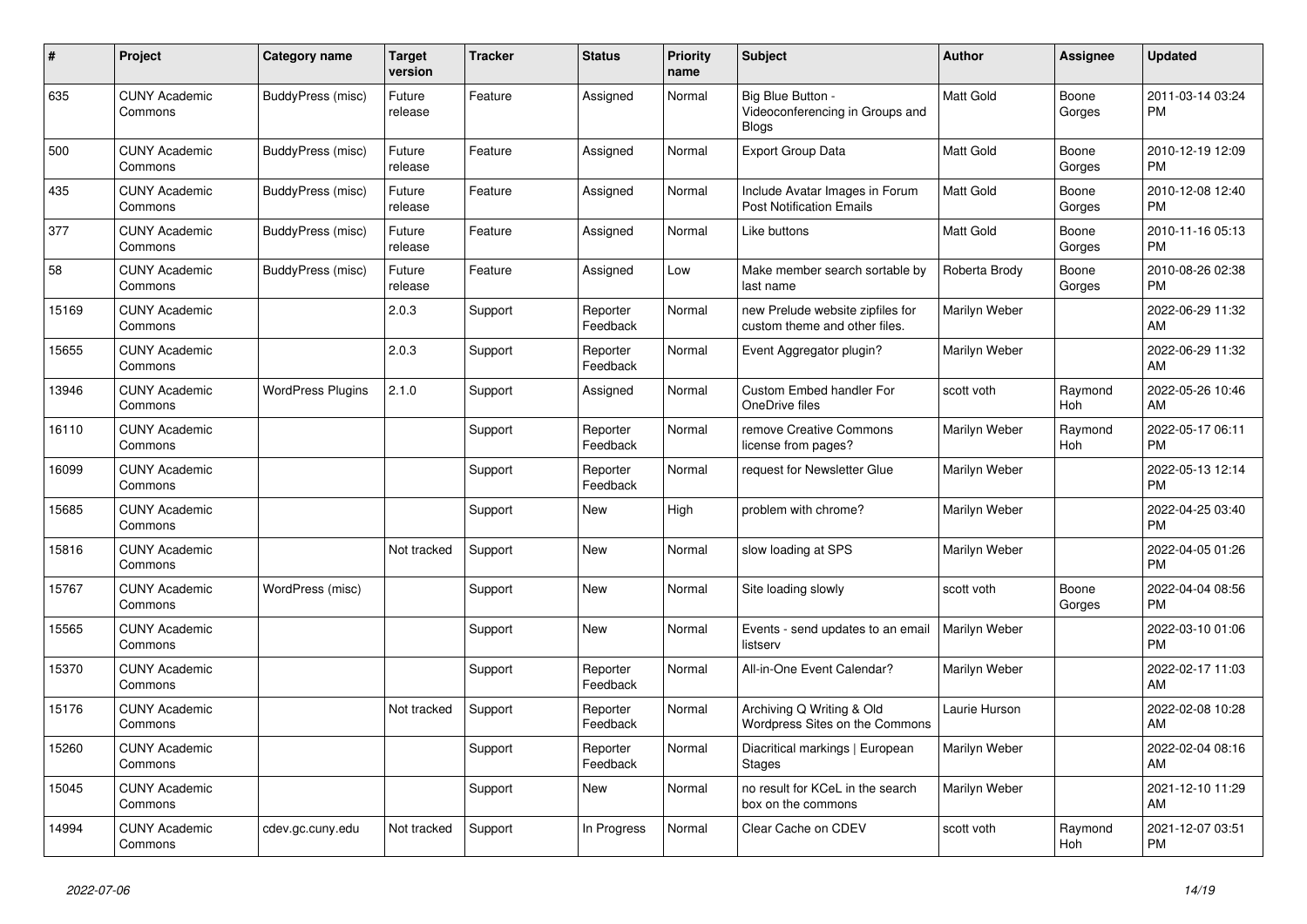| #     | <b>Project</b>                  | <b>Category name</b>     | <b>Target</b><br>version | <b>Tracker</b> | <b>Status</b>        | <b>Priority</b><br>name | <b>Subject</b>                                                   | <b>Author</b>  | Assignee         | <b>Updated</b>                |
|-------|---------------------------------|--------------------------|--------------------------|----------------|----------------------|-------------------------|------------------------------------------------------------------|----------------|------------------|-------------------------------|
| 14983 | <b>CUNY Academic</b><br>Commons | WordPress (misc)         | Not tracked              | Support        | Reporter<br>Feedback | Normal                  | "Read More" tag not working                                      | Rebecca Krisel | Raymond<br>Hoh   | 2021-11-23 01:17<br><b>PM</b> |
| 14911 | <b>CUNY Academic</b><br>Commons | <b>WordPress Themes</b>  | Not tracked              | Support        | New                  | Normal                  | Twentytwentyone theme                                            | Marilyn Weber  |                  | 2021-10-28 10:37<br>AM        |
| 14900 | <b>CUNY Academic</b><br>Commons |                          | Not tracked              | Support        | Reporter<br>Feedback | Normal                  | previous theme?                                                  | Marilyn Weber  |                  | 2021-10-25 10:31<br>AM        |
| 14842 | <b>CUNY Academic</b><br>Commons |                          | Not tracked              | Support        | Reporter<br>Feedback | Normal                  | Question about widgets and block<br>editor                       | Gina Cherry    |                  | 2021-10-06 03:01<br><b>PM</b> |
| 14784 | <b>CUNY Academic</b><br>Commons |                          |                          | Support        | Reporter<br>Feedback | Normal                  | User report of logo problem when<br>using Customizer theme       | Marilyn Weber  |                  | 2021-09-17 10:25<br>AM        |
| 14538 | <b>CUNY Academic</b><br>Commons |                          | Not tracked              | Support        | Reporter<br>Feedback | Normal                  | <b>Weebly To Commons</b>                                         | Laurie Hurson  |                  | 2021-09-14 10:47<br>AM        |
| 14398 | <b>CUNY Academic</b><br>Commons |                          | Not tracked              | Support        | Reporter<br>Feedback | Normal                  | Events plug-in notification problem                              | Marilyn Weber  |                  | 2021-05-11 11:21<br>AM        |
| 14074 | <b>CUNY Academic</b><br>Commons | WordPress (misc)         | Not tracked              | Support        | Reporter<br>Feedback | Normal                  | page password protection problem                                 | Marilyn Weber  |                  | 2021-03-02 11:03<br>AM        |
| 13975 | <b>CUNY Academic</b><br>Commons | Social Paper             | Not tracked              | Support        | Reporter<br>Feedback | Normal                  | can't approve comments on Social<br>Paper paper                  | Marilyn Weber  |                  | 2021-02-12 09:33<br>AM        |
| 13286 | <b>CUNY Academic</b><br>Commons |                          | Not tracked              | Support        | <b>New</b>           | Normal                  | problem connecting with<br>WordPress app                         | Marilyn Weber  | Raymond<br>Hoh   | 2020-09-08 11:16<br>AM        |
| 13255 | <b>CUNY Academic</b><br>Commons |                          | Not tracked              | Support        | Reporter<br>Feedback | Normal                  | Accessibility problems                                           | Marilyn Weber  |                  | 2020-09-01 05:48<br><b>PM</b> |
| 13034 | <b>CUNY Academic</b><br>Commons |                          | Not tracked              | Support        | Reporter<br>Feedback | Normal                  | a site is asking people to join the<br>Commons to get a download | Marilyn Weber  |                  | 2020-07-12 07:23<br>AM        |
| 12741 | <b>CUNY Academic</b><br>Commons | <b>WordPress Plugins</b> | Not tracked              | Support        | Reporter<br>Feedback | Normal                  | Tableau Public Viz Block                                         | Marilyn Weber  | Raymond<br>Hoh   | 2020-05-12 11:00<br>AM        |
| 12484 | <b>CUNY Academic</b><br>Commons |                          | Not tracked              | Support        | Reporter<br>Feedback | Normal                  | Sign up Code for COIL Course<br>starting in March                | Laurie Hurson  | Matt Gold        | 2020-03-02 02:26<br><b>PM</b> |
| 12382 | <b>CUNY Academic</b><br>Commons | Membership               | Not tracked              | Support        | New                  | Normal                  | Email request change                                             | Marilyn Weber  | Marilyn<br>Weber | 2020-02-06 12:56<br><b>PM</b> |
| 12352 | <b>CUNY Academic</b><br>Commons |                          | Not tracked              | Support        | <b>New</b>           | Normal                  | "posts list" page builder block<br>option                        | Marilyn Weber  |                  | 2020-02-03 01:29<br><b>PM</b> |
| 12350 | <b>CUNY Academic</b><br>Commons | Blogs (BuddyPress)       | Not tracked              | Support        | Reporter<br>Feedback | Normal                  | URL creation problem                                             | Marilyn Weber  |                  | 2020-02-03 11:27<br>AM        |
| 12328 | <b>CUNY Academic</b><br>Commons |                          | Not tracked              | Support        | New                  | Normal                  | Sign up Code for Non-CUNY<br>Faculty                             | Laurie Hurson  |                  | 2020-01-28 10:25<br>AM        |
| 12247 | <b>CUNY Academic</b><br>Commons | Publicity                | Not tracked              | Support        | <b>New</b>           | Normal                  | <b>Screenshot of First Commons</b><br>Homepage                   | scott voth     | scott voth       | 2020-01-14 12:08<br><b>PM</b> |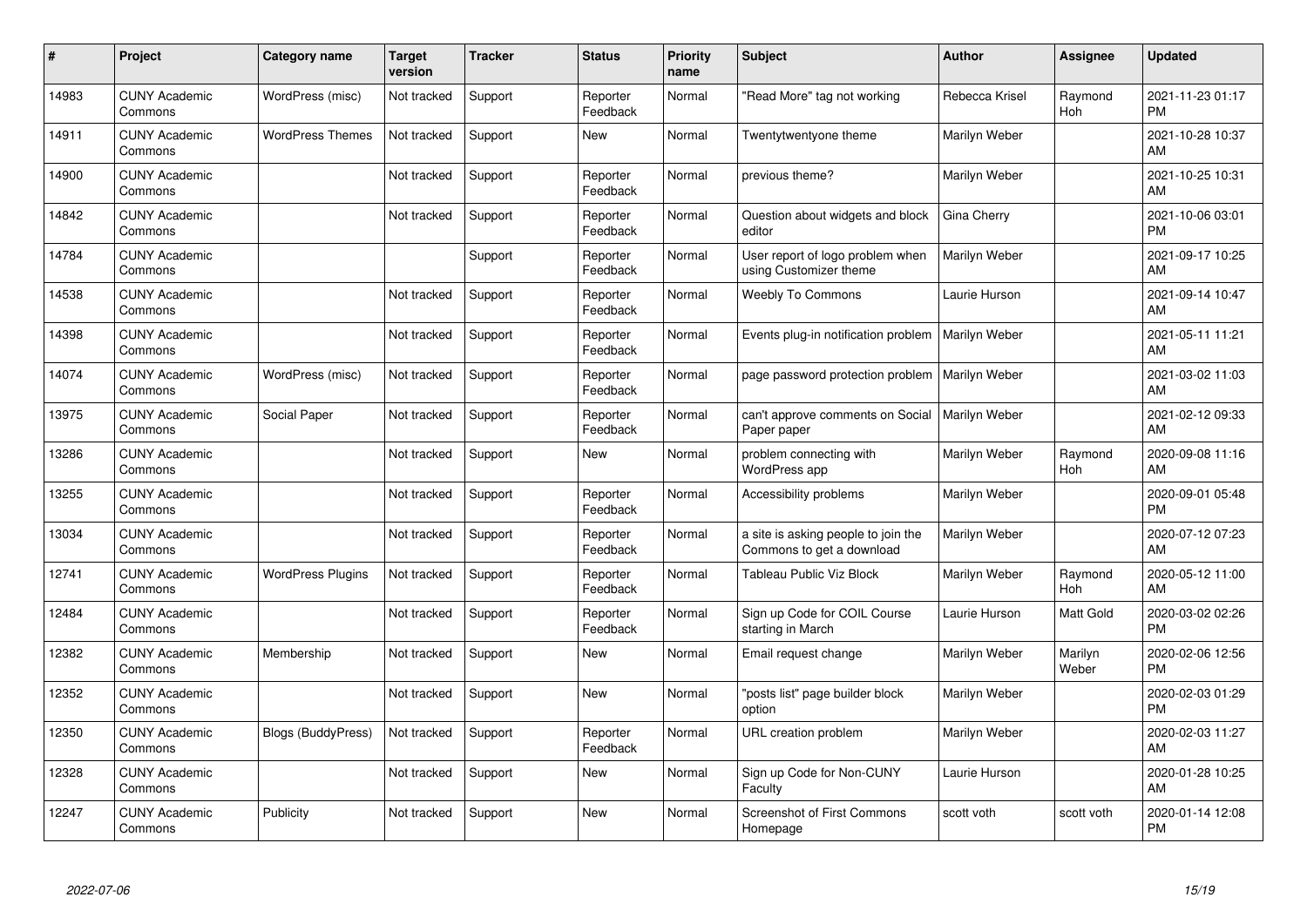| #     | Project                         | Category name            | <b>Target</b><br>version | <b>Tracker</b> | <b>Status</b>        | Priority<br>name | <b>Subject</b>                                                    | <b>Author</b>   | <b>Assignee</b> | <b>Updated</b>                |
|-------|---------------------------------|--------------------------|--------------------------|----------------|----------------------|------------------|-------------------------------------------------------------------|-----------------|-----------------|-------------------------------|
| 12004 | <b>CUNY Academic</b><br>Commons |                          | Not tracked              | Support        | Reporter<br>Feedback | Normal           | Notifications for spam blog<br>comments                           | Gina Cherry     | Raymond<br>Hoh  | 2019-11-01 12:05<br><b>PM</b> |
| 11519 | <b>CUNY Academic</b><br>Commons |                          | Not tracked              | Support        | Assigned             | Normal           | comment option not appearing                                      | Marilyn Weber   |                 | 2019-09-24 10:28<br>AM        |
| 11883 | <b>CUNY Academic</b><br>Commons | Help/Codex               | Not tracked              | Support        | <b>New</b>           | Normal           | Need Embedding Help Page<br>Update (Tableau)                      | Anthony Wheeler | scott voth      | 2019-09-24 08:49<br>AM        |
| 11848 | <b>CUNY Academic</b><br>Commons |                          | Not tracked              | Support        | Hold                 | Normal           | a Dean of Faculty wants to share a   Marilyn Weber<br>large file  |                 |                 | 2019-09-24 08:44<br>AM        |
| 11788 | <b>CUNY Academic</b><br>Commons | <b>WordPress Plugins</b> | Future<br>release        | Support        | Reporter<br>Feedback | Normal           | Plugin Request - Browse Aloud                                     | scott voth      |                 | 2019-09-24 08:42<br>AM        |
| 11545 | <b>CUNY Academic</b><br>Commons | <b>WordPress Plugins</b> | Not tracked              | Support        | <b>New</b>           | Normal           | Twitter searches in WordPress                                     | Gina Cherry     | Matt Gold       | 2019-09-23 01:03<br><b>PM</b> |
| 10273 | <b>CUNY Academic</b><br>Commons | Registration             | Not tracked              | Support        | Reporter<br>Feedback | Normal           | users combining CF and campus<br>address                          | Marilyn Weber   |                 | 2019-09-18 10:58<br>AM        |
| 11787 | <b>CUNY Academic</b><br>Commons |                          | Not tracked              | Support        | Reporter<br>Feedback | Normal           | automated comments notifications<br>on ZenDesk                    | Marilyn Weber   |                 | 2019-08-26 06:18<br><b>PM</b> |
| 11771 | <b>CUNY Academic</b><br>Commons |                          | Not tracked              | Support        | Reporter<br>Feedback | Normal           | post displays in sections                                         | Marilyn Weber   |                 | 2019-08-20 10:34<br>AM        |
| 11493 | <b>CUNY Academic</b><br>Commons | Domain Mapping           | Not tracked              | Support        | Reporter<br>Feedback | Normal           | Domain Mapping Request - Talia<br>Schaffer                        | scott voth      | Matt Gold       | 2019-08-06 08:39<br>AM        |
| 11624 | <b>CUNY Academic</b><br>Commons | WordPress (misc)         | Not tracked              | Support        | New                  | Normal           | Change pages into posts or swap<br>database for a Commons site?   | Stephen Klein   | Raymond<br>Hoh  | 2019-07-09 11:04<br>AM        |
| 11496 | <b>CUNY Academic</b><br>Commons | <b>Public Portfolio</b>  | 1.15.2                   | Support        | New                  | Normal           | Replace Twitter Icon on Member<br>Portfolio page                  | scott voth      | Boone<br>Gorges | 2019-06-06 01:03<br><b>PM</b> |
| 11509 | <b>CUNY Academic</b><br>Commons |                          | Not tracked              | Support        | Reporter<br>Feedback | Normal           | deleted Page causing a Menu<br>problem?                           | Marilyn Weber   |                 | 2019-06-04 09:54<br>AM        |
| 11386 | <b>CUNY Academic</b><br>Commons | WordPress - Media        | Not tracked              | Support        | Reporter<br>Feedback | Normal           | disappearing images                                               | scott voth      | Boone<br>Gorges | 2019-05-14 10:32<br>AM        |
| 11449 | <b>CUNY Academic</b><br>Commons | WordPress - Media        | Not tracked              | Support        | Reporter<br>Feedback | Normal           | Cloning Media Library for JITP<br>from Staging to Production Site | Patrick DeDauw  | Boone<br>Gorges | 2019-05-13 12:00<br><b>PM</b> |
| 11149 | <b>CUNY Academic</b><br>Commons |                          | Not tracked              | Support        | Reporter<br>Feedback | Normal           | comments getting blocked                                          | Marilyn Weber   | Raymond<br>Hoh  | 2019-03-26 11:40<br>AM        |
| 10982 | <b>CUNY Academic</b><br>Commons | Domain Mapping           | Not tracked              | Support        | Reporter<br>Feedback | Normal           | <b>CNAME</b> question                                             | scott voth      |                 | 2019-01-22 04:29<br><b>PM</b> |
| 10839 | <b>CUNY Academic</b><br>Commons | About page               | Not tracked              | Support        | New                  | Normal           | <b>Mission Statement Needs</b><br>Revision                        | scott voth      | Matt Gold       | 2018-12-26 10:58<br>AM        |
| 10657 | <b>CUNY Academic</b><br>Commons |                          | Not tracked              | Support        | Reporter<br>Feedback | Normal           | child theme problems                                              | Marilyn Weber   |                 | 2018-11-08 01:19<br><b>PM</b> |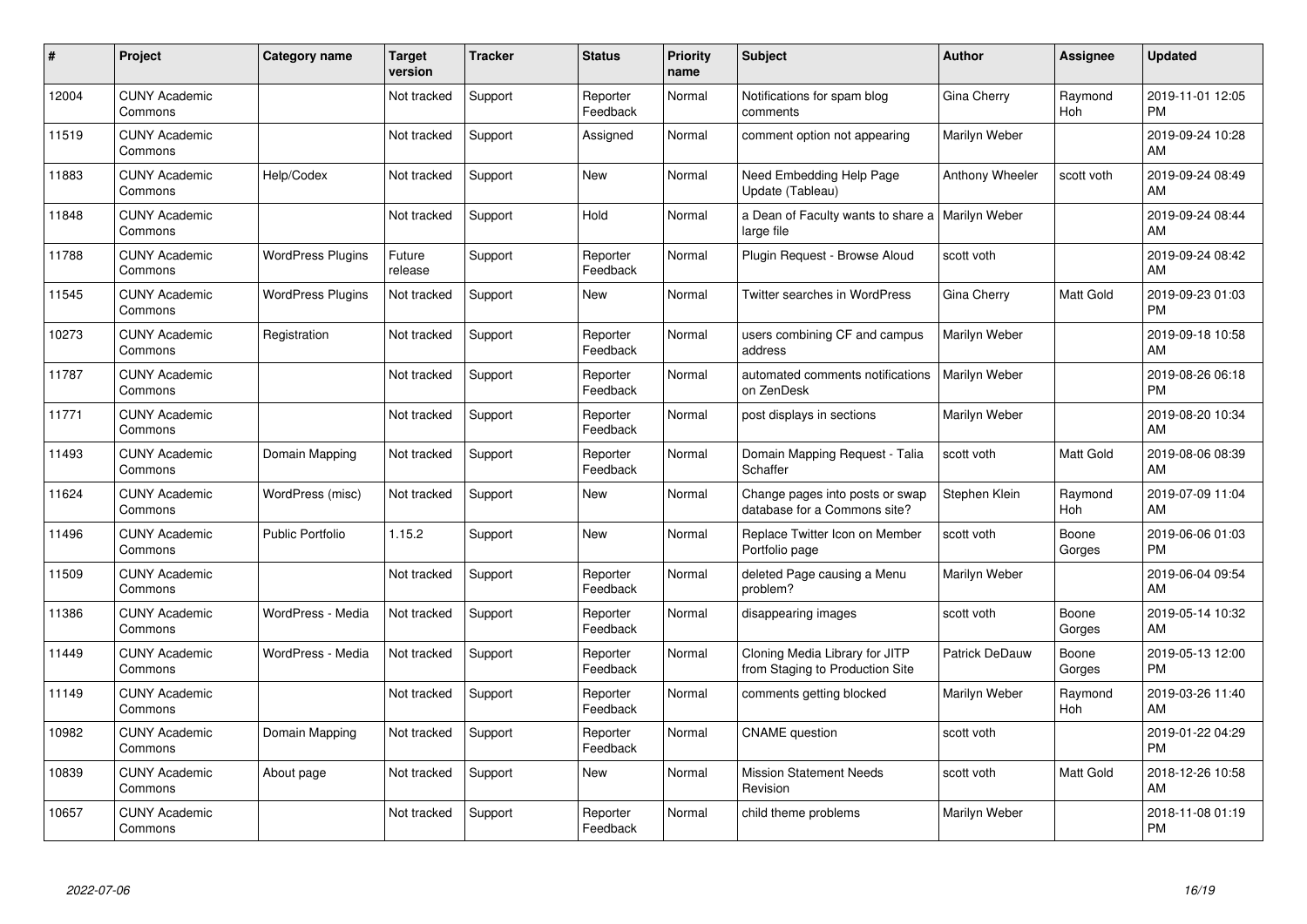| #     | Project                         | <b>Category name</b>     | <b>Target</b><br>version | <b>Tracker</b> | <b>Status</b>        | <b>Priority</b><br>name | <b>Subject</b>                                                                                   | <b>Author</b>    | Assignee            | <b>Updated</b>                |
|-------|---------------------------------|--------------------------|--------------------------|----------------|----------------------|-------------------------|--------------------------------------------------------------------------------------------------|------------------|---------------------|-------------------------------|
| 9941  | <b>CUNY Academic</b><br>Commons | Wiki                     | Not tracked              | Support        | Assigned             | Normal                  | Wiki functionality                                                                               | <b>Matt Gold</b> | Boone<br>Gorges     | 2018-06-26 10:57<br>AM        |
| 9729  | <b>CUNY Academic</b><br>Commons | <b>SEO</b>               | Not tracked              | Support        | New                  | Normal                  | 503 Errors showing on<br>newlaborforum.cuny.edu                                                  | Diane Krauthamer | Raymond<br>Hoh      | 2018-05-22 04:48<br><b>PM</b> |
| 8607  | <b>CUNY Academic</b><br>Commons |                          | Not tracked              | Support        | <b>New</b>           | Normal                  | Paypal?                                                                                          | Marilyn Weber    | Matt Gold           | 2018-05-15 01:37<br><b>PM</b> |
| 9207  | <b>CUNY Academic</b><br>Commons |                          | Future<br>release        | Support        | Reporter<br>Feedback | Normal                  | display dashboards made in<br>Tableau?                                                           | Marilyn Weber    | Boone<br>Gorges     | 2018-04-10 10:42<br>AM        |
| 9211  | <b>CUNY Academic</b><br>Commons | <b>WordPress Plugins</b> | Future<br>release        | Support        | Reporter<br>Feedback | Normal                  | Auto-Role Setting in Forum Plugin<br>Causing Some Confusion                                      | Luke Waltzer     | Boone<br>Gorges     | 2018-03-13 11:44<br>AM        |
| 5826  | <b>CUNY Academic</b><br>Commons | <b>WordPress Plugins</b> | Future<br>release        | Support        | Reporter<br>Feedback | Normal                  | <b>Remove Subscription Options</b><br>plugin from directory                                      | Sarah Morgano    | Sarah<br>Morgano    | 2016-10-21 04:14<br><b>PM</b> |
| 4986  | <b>CUNY Academic</b><br>Commons | ZenDesk                  | Not tracked              | Support        | Assigned             | Normal                  | Prepare documentation for<br>Zendesk re web widget                                               | <b>Matt Gold</b> | Samantha<br>Raddatz | 2016-02-25 03:09<br><b>PM</b> |
| 636   | <b>CUNY Academic</b><br>Commons | WordPress (misc)         | Not tracked              | Support        | Assigned             | Normal                  | Create Lynda.com-like Table of<br><b>Contents for Prospective Tutorial</b><br><b>Screencasts</b> | <b>Matt Gold</b> | scott voth          | 2016-02-23 03:12<br>PM        |
| 4070  | <b>CUNY Academic</b><br>Commons | Analytics                | Not tracked              | Support        | Assigned             | Normal                  | Request for JITP site analytics                                                                  | <b>Matt Gold</b> | Seth Persons        | 2016-02-23 03:09<br><b>PM</b> |
| 2175  | <b>CUNY Academic</b><br>Commons | WordPress (misc)         | Not tracked              | Support        | Assigned             | Normal                  | Subscibe 2 vs. Jetpack<br>subscription options                                                   | local admin      | Matt Gold           | 2016-01-26 04:58<br><b>PM</b> |
| 3492  | <b>CUNY Academic</b><br>Commons | <b>WordPress Themes</b>  | Future<br>release        | Support        | Assigned             | Normal                  | Add CBOX theme to the<br>Commons                                                                 | scott voth       | Raymond<br>Hoh      | 2014-10-08 05:55<br><b>PM</b> |
| 12392 | <b>CUNY Academic</b><br>Commons | Help/Codex               | Not tracked              | Documentation  | New                  | Normal                  | <b>Updates to Common Commons</b><br>Questions on Help Page                                       | scott voth       | Margaret<br>Galvan  | 2020-02-11 10:53<br>AM        |
| 8666  | <b>CUNY Academic</b><br>Commons | Teaching                 | Not tracked              | Documentation  | Assigned             | Normal                  | Create Teaching on the Commons<br>Resource Page                                                  | <b>Matt Gold</b> | Laurie Hurson       | 2019-09-23 03:16<br><b>PM</b> |
| 2666  | <b>CUNY Academic</b><br>Commons | About page               | Not tracked              | Documentation  | Assigned             | Normal                  | <b>Update About Text</b>                                                                         | Chris Stein      | Luke Waltzer        | 2016-03-04 11:19<br>AM        |
| 3565  | <b>CUNY Academic</b><br>Commons | My Commons               | Not tracked              | Documentation  | New                  | Normal                  | Load Newest inconsistencies                                                                      | Chris Stein      | scott voth          | 2015-11-09 01:16<br><b>PM</b> |
| 3524  | <b>CUNY Academic</b><br>Commons | Documentation            | Not tracked              | Documentation  | Assigned             | Normal                  | Post describing all you can do<br>when starting up a new blog/group                              | <b>Matt Gold</b> | scott voth          | 2014-10-04 12:56<br><b>PM</b> |
| 9015  | <b>CUNY Academic</b><br>Commons | Groups (misc)            | Not tracked              | Outreach       | Assigned             | Normal                  | Email group admins the email<br>addresses of their groups                                        | <b>Matt Gold</b> | Matt Gold           | 2018-01-02 09:54<br>AM        |
| 3369  | <b>CUNY Academic</b><br>Commons | Reply By Email           | Not tracked              | Outreach       | Hold                 | Normal                  | Release reply by email to WP<br>plugin directory                                                 | <b>Matt Gold</b> | Raymond<br>Hoh      | 2016-03-01 12:46<br><b>PM</b> |
| 14504 | <b>CUNY Academic</b><br>Commons |                          | Not tracked              | Publicity      | Reporter<br>Feedback | Normal                  | Adding showcases to home page<br>menu                                                            | Laurie Hurson    | Boone<br>Gorges     | 2022-01-19 03:26<br><b>PM</b> |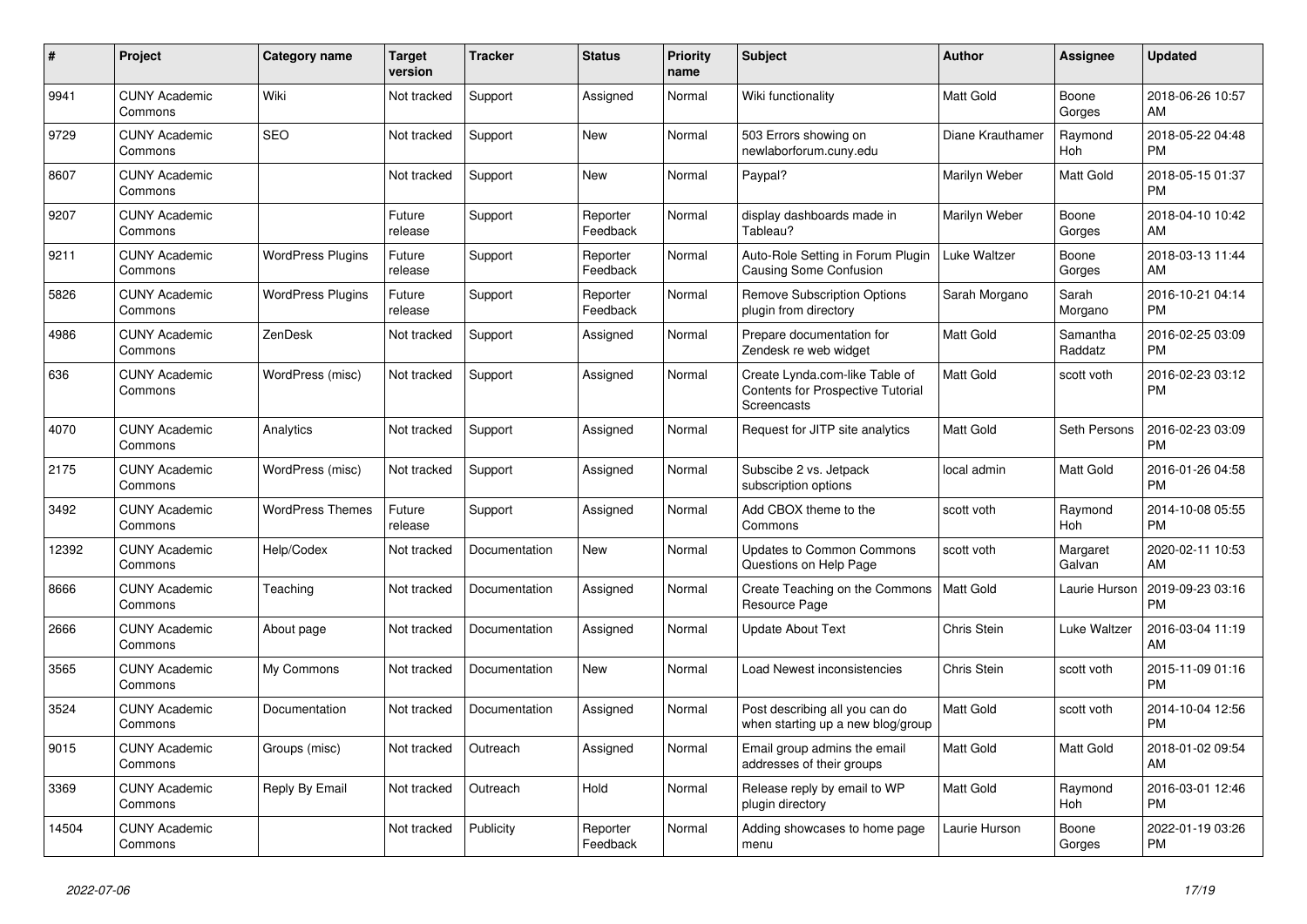| #     | <b>Project</b>                  | Category name               | <b>Target</b><br>version | <b>Tracker</b> | <b>Status</b>        | Priority<br>name | <b>Subject</b>                                                                       | <b>Author</b>           | Assignee            | <b>Updated</b>                |
|-------|---------------------------------|-----------------------------|--------------------------|----------------|----------------------|------------------|--------------------------------------------------------------------------------------|-------------------------|---------------------|-------------------------------|
| 14475 | <b>CUNY Academic</b><br>Commons |                             | Not tracked              | Publicity      | New                  | Normal           | <b>OER Showcase Page</b>                                                             | Laurie Hurson           | Laurie Hurson       | 2021-09-14 10:46<br>AM        |
| 11393 | <b>CUNY Academic</b><br>Commons |                             | Not tracked              | Publicity      | New                  | Normal           | After 1.15 release, ceate a hero<br>slide and post about adding a site<br>to a group | scott voth              | Patrick<br>Sweeney  | 2019-05-14 10:32<br>AM        |
| 6665  | <b>CUNY Academic</b><br>Commons |                             | Not tracked              | Publicity      | <b>New</b>           | Normal           | Dead Link in 1.10 announcement<br>post                                               | Paige Dupont            | Stephen Real        | 2016-12-01 03:11<br><b>PM</b> |
| 6014  | <b>CUNY Academic</b><br>Commons | Publicity                   | Future<br>release        | Publicity      | Reporter<br>Feedback | Normal           | Google search listing                                                                | <b>Matt Gold</b>        | Boone<br>Gorges     | 2016-09-21 03:48<br><b>PM</b> |
| 5298  | <b>CUNY Academic</b><br>Commons |                             | Not tracked              | Publicity      | New                  | Normal           | Survey Pop-Up Text                                                                   | Samantha Raddatz        | Samantha<br>Raddatz | 2016-03-22 12:27<br><b>PM</b> |
| 2612  | <b>CUNY Academic</b><br>Commons |                             | Not tracked              | Publicity      | Assigned             | Normal           | Pinterest site for the Commons                                                       | local admin             | Sarah<br>Morgano    | 2016-03-04 11:19<br>AM        |
| 3510  | <b>CUNY Academic</b><br>Commons | Publicity                   | 1.7                      | Publicity      | Assigned             | Normal           | Post on the News Blog re: 'My<br>Commons'                                            | Micki Kaufman           | Sarah<br>Morgano    | 2014-10-15 11:18<br>AM        |
| 3511  | <b>CUNY Academic</b><br>Commons | Publicity                   | 1.7                      | Publicity      | Assigned             | Normal           | Social media for 1.7                                                                 | Micki Kaufman           | Sarah<br>Morgano    | 2014-10-14 03:32<br><b>PM</b> |
| 3509  | <b>CUNY Academic</b><br>Commons | Publicity                   | 1.7                      | Publicity      | <b>New</b>           | Normal           | Create 1.7 digital signage imagery                                                   | Micki Kaufman           | Marilyn<br>Weber    | 2014-10-01 12:40<br><b>PM</b> |
| 3506  | <b>CUNY Academic</b><br>Commons | Publicity                   | 1.7                      | Publicity      | New                  | Normal           | Prepare 1.7 email messaging                                                          | Micki Kaufman           | Micki<br>Kaufman    | 2014-10-01 12:36<br><b>PM</b> |
| 10439 | <b>CUNY Academic</b><br>Commons | Design                      | 2.1.0                    | Design/UX      | New                  | Normal           | Create Style Guide for Commons                                                       | Sonja Leix              | Sara Cannon         | 2022-06-28 01:43<br><b>PM</b> |
| 10580 | <b>CUNY Academic</b><br>Commons | Information<br>Architecture | Future<br>release        | Design/UX      | <b>New</b>           | Normal           | Primary nav item review                                                              | Boone Gorges            | Sara Cannon         | 2022-06-28 01:29<br><b>PM</b> |
| 15210 | <b>CUNY Academic</b><br>Commons | Analytics                   | Not tracked              | Design/UX      | <b>New</b>           | Normal           | Google Analytics improvements                                                        | Colin McDonald          | Boone<br>Gorges     | 2022-05-24 10:47<br>AM        |
| 11843 | <b>CUNY Academic</b><br>Commons | WordPress (misc)            | Future<br>release        | Design/UX      | New                  | Normal           | Tweaking the Gutenberg Editor<br>Interface                                           | Laurie Hurson           |                     | 2022-04-26 12:00<br><b>PM</b> |
| 7624  | <b>CUNY Academic</b><br>Commons | BuddyPress (misc)           | Future<br>release        | Design/UX      | <b>New</b>           | Normal           | <b>BP Notifications</b>                                                              | Luke Waltzer            | Paige Dupont        | 2017-02-08 10:43<br><b>PM</b> |
| 6392  | <b>CUNY Academic</b><br>Commons | Group Forums                | Future<br>release        | Design/UX      | Assigned             | Low              | Composition/Preview Panes in<br>Forum Posts                                          | Luke Waltzer            | Paige Dupont        | 2016-10-21 04:26<br><b>PM</b> |
| 6298  | <b>CUNY Academic</b><br>Commons | User Experience             | Not tracked              | Design/UX      | Assigned             | Normal           | Examine data from survey                                                             | <b>Matt Gold</b>        | Margaret<br>Galvan  | 2016-10-14 12:16<br><b>PM</b> |
| 5182  | <b>CUNY Academic</b><br>Commons | Social Paper                | Future<br>release        | Design/UX      | New                  | Normal           | "Publishing" a private paper on<br>social paper?                                     | Raffi<br>Khatchadourian | Boone<br>Gorges     | 2016-10-13 04:12<br><b>PM</b> |
| 4903  | <b>CUNY Academic</b><br>Commons | Events                      | Future<br>release        | Design/UX      | Assigned             | Normal           | Improving visual appearance of<br>event calendars                                    | <b>Matt Gold</b>        | Boone<br>Gorges     | 2016-10-13 11:51<br>AM        |